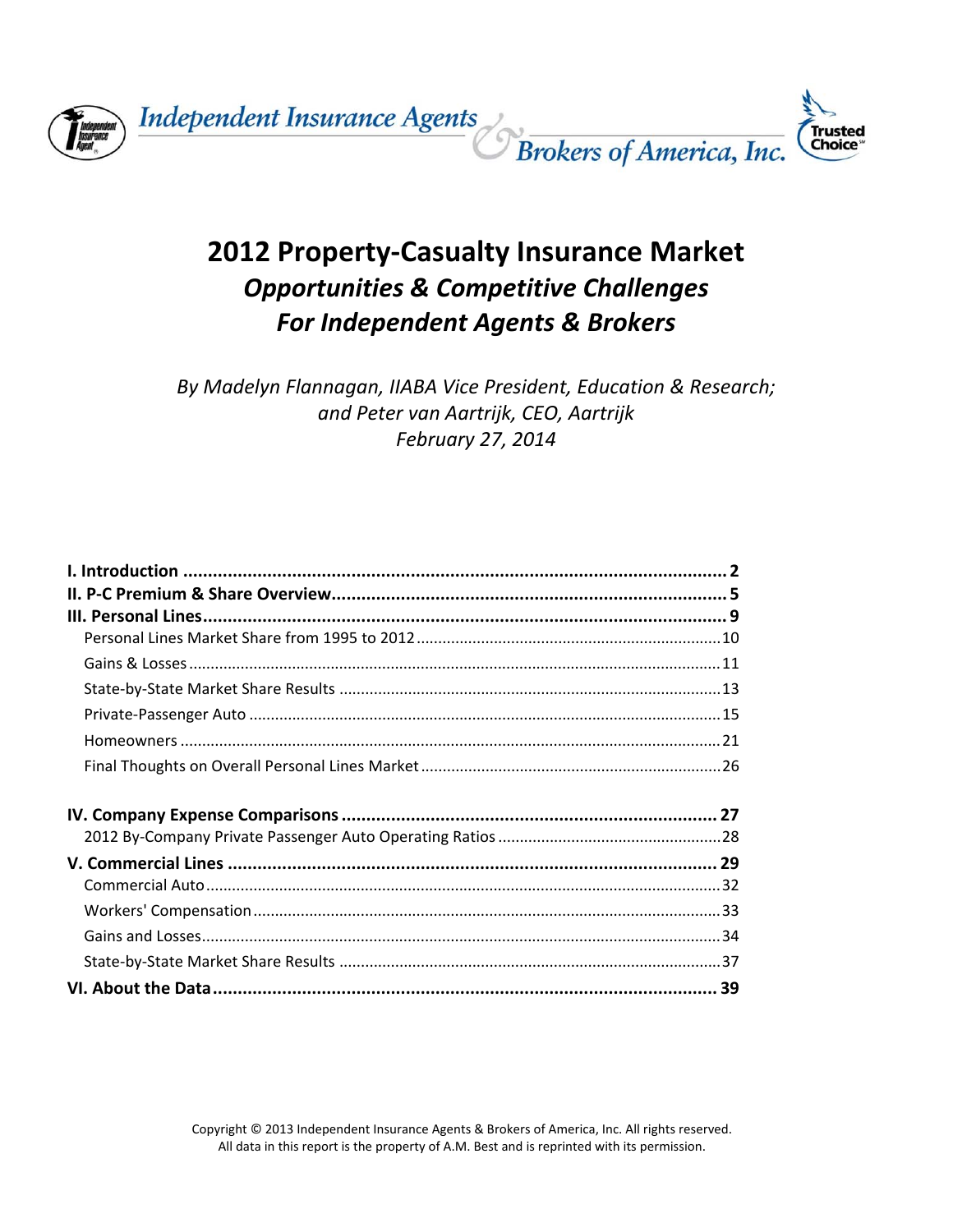# **I. Introduction & Commentary**

This is the 18th year the IIABA has reviewed the property and casualty insurance market using premium data provided by A.M. Best Company. Once again, this report is encouraging in several ways in light of how well the Independent Agency System performs in the face of an evolving and challenging marketplace.

For a second year in a row, all property‐casualty insurance premium lines grew, building on the market rebound that began in 2011. After two years of solid growth, both personal and commercial lines are approaching their prerecession volumes, and combined are again generating annual premiums of more than \$500 billion.

Independent agents and brokers (IAs) were well poised to capture a larger piece of the market. Overall their share grew significantly in several states and once again regional IAs outpaced market growth in many business lines nationwide. Furthermore, several IA carriers increased their market share by substantial amounts.

IAs outperformed exclusive agency carriers in personal lines and accelerated their personal lines growth considerably more than did direct response insurers:

- IAs generated 58% of all of the growth in the homeowners market, growing premiums by nearly 8% over 2011.
- IAs grew personal auto premiums more than captive agencies companies
- IAs significantly narrowed the "growth gap" with direct response writers to \$700 million. (IA premiums grew \$1.8 billion in 2012 versus direct response writer growth of \$2.5 billion.)

IA carriers also benefited from another great year for commercial lines, which grew by more than \$10 billion for a second year in a row. IAs captured their share of this, increasing premiums by \$8.2 billion in 2012.

# **Battling Direct Response Writers**

After years of trailing direct response giants such as GEICO and Progressive in their desire for personal auto customers and premiums, independent agents and brokers closed the performance gap considerably in 2012. IAs grew premiums in 2012 by \$1.8 billion over 2011 levels, just \$700 million less than the \$2.5 billion growth recognized by direct response firms. This is a vast improvement over 2011, when IAs grew premiums by \$200 million over 2010 production levels, compared with \$2.0 billion growth in direct response premiums that year. As a result, direct response carriers recognized a very small increase in market share in 2012, coming at the expense of exclusive agencies rather than IA writers.

While some in the industry believe direct response writers enjoy an inherent cost structure advantage, the data suggests that not only is this not always true. Several observers say IAs cannot possibly compete against direct response cost models. But the reality is that some IA writers have efficiency ratios close to those enjoyed by direct response carriers. The latter group's enormous investments in television, radio and online advertising actually are offsetting the "benefit" of not paying agency commissions.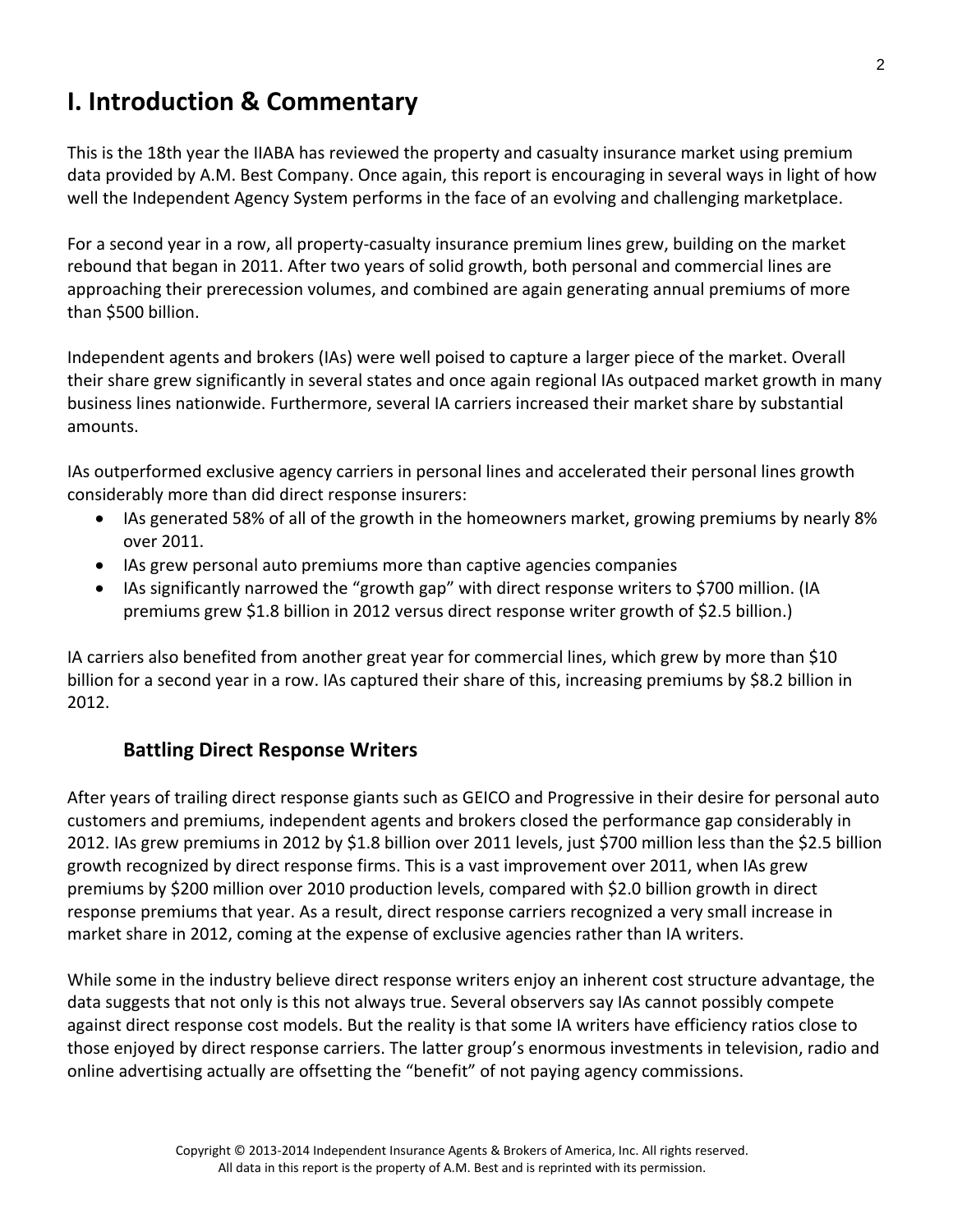Furthermore, capturing a significant number of drivers apparently isn't helping direct response carriers cross‐sell other policies. While direct response carriers write 18% of personal auto premiums, they generate only 5%, or \$4.4 billion, of the \$77 billion homeowners market. And they write less than 1% of commercial premiums.

The simple reality is that the overwhelming majority of customers who shop for auto insurance online need homeowners or renters, and millions need umbrellas, in‐home business, watercraft, and other lines. Many also own businesses or influence business decisions.

Today, more agents and brokers are realizing that online auto insurance shoppers are willing to establish a relationship with someone who can act as a trusted advisor to help them understand risk and protection in today's economy. The advantages that direct response carriers may enjoy during marketing and customer acquisition can become disadvantages during the remainder of the customer life cycle.

Many independent agency carriers and agencies are investing in online advertising and the ability to provide instant online quotes at the agency's website to help capture new customers. And, they are also providing systematic customer communications during the entire customer life cycle. These carriers and agents provide the type of customer service, education and risk management that direct response writers cannot match. Key customer interaction points — such as onboarding, address changes and semiannual renewals — offer opportunities for needs‐assessment conversations. Claims filing and resolution assistance provide agents the opportunity to establish a personal relationship regardless of whether the customer came to the agency via the telephone or website.

Given the increasingly robust technology ecosystem supporting them, IA carriers and agencies can provide a plethora of customer conveniences. Examples include allowing customers to use laptops and mobile devices to make payments, to download proof of insurance and other documents, to file initial notices of claim, or to initiate minor account or policy changes. Allowing customers to easily initiate these interactions via electronic channels does not preclude agents from systematically being alerted of these electronic contacts or from contacting them to walk them through the process, answer questions, and offer other assistance if needed. Now that so many industries (e.g., medical, legal and financial services) are supporting email and text communication, consumers will expect to be able to conduct, or at least initiate, business with agents using these pervasive communication methods.

# **Overall Health of the Independent Agency System**

The newly released data provide many positive signs that indicate strong overall health and considerable growth opportunities for independent agents and brokers:

- **IAs still control a majority of the entire p‐c market**, writing 57% of all premiums, including a third of all personal lines premiums.
- **IAs still dominate commercial insurance sales,** which have grown by more than \$10 billion two years in a row, controlling 79% of these markets.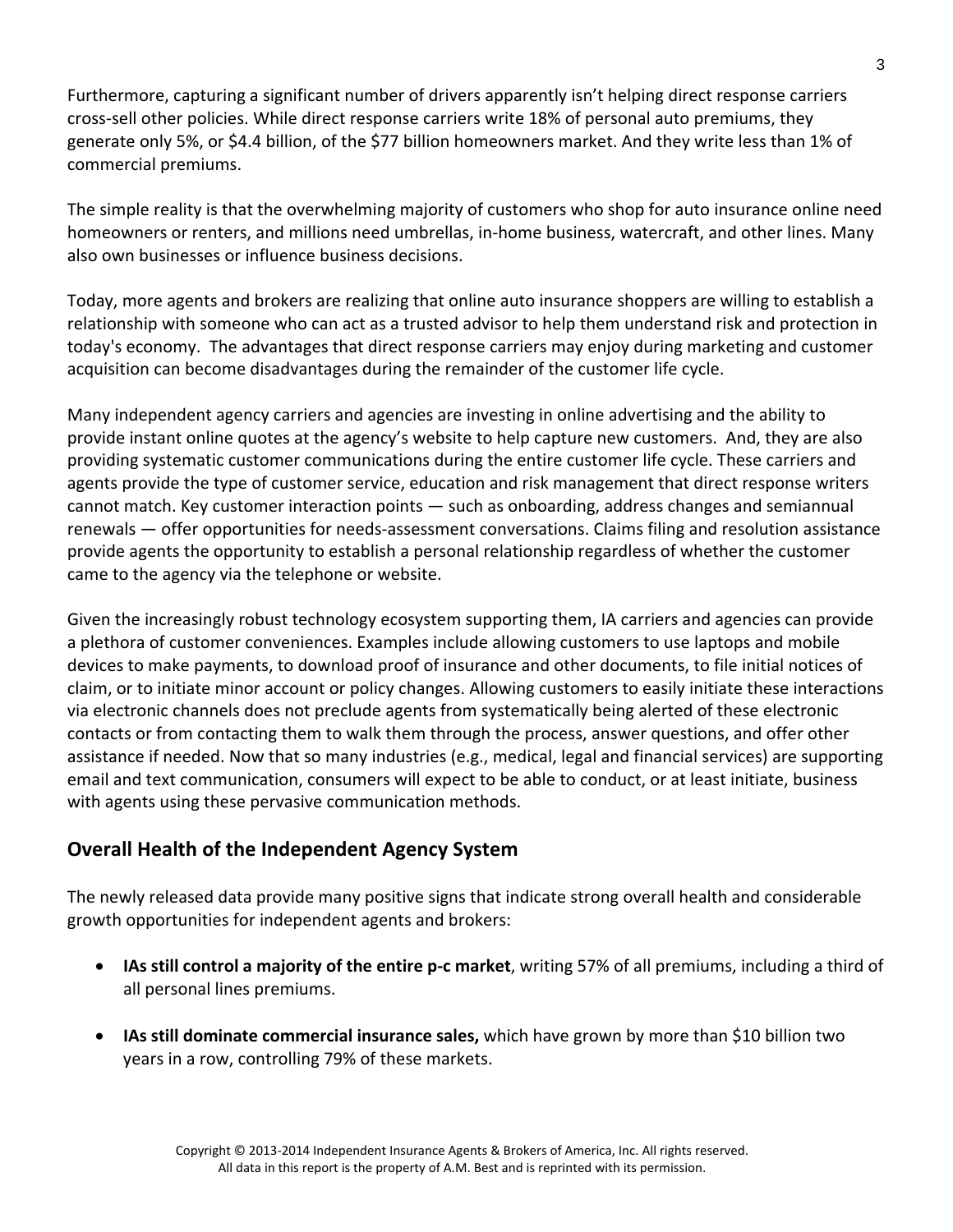- **IAs grew premiums and/or market share in 25 of the 50 states**. In many states, they dominate both personal and commercial lines. That means IAs in other states have an opportunity to add share in more lines by continuing to focus their efforts.
- **IAs can be as efficient as other models.** While as a sector direct writers and exclusive agent writers have lower expense ratios than IAs, several IA carriers posted personal auto expense ratios that were equal to or better than specific exclusive or direct writers.
- **IA personal auto premiums grew nine times more in 2012 than they did in 2011.** IAs increased premiums \$1.8 billion in 2012 — versus a mere \$200 million the prior year period.
- **Many IIABA Best Practices agencies continued to grow** in the face of the weak economy and are flourishing now that the property-casualty market appears to have turned around. Agencies that are easy to do business with, use improved access to technology, and leverage the confidence and customization communicated through the Trusted Choice<sup>©</sup> brand, have the potential to enjoy robust growth in every state and every product line.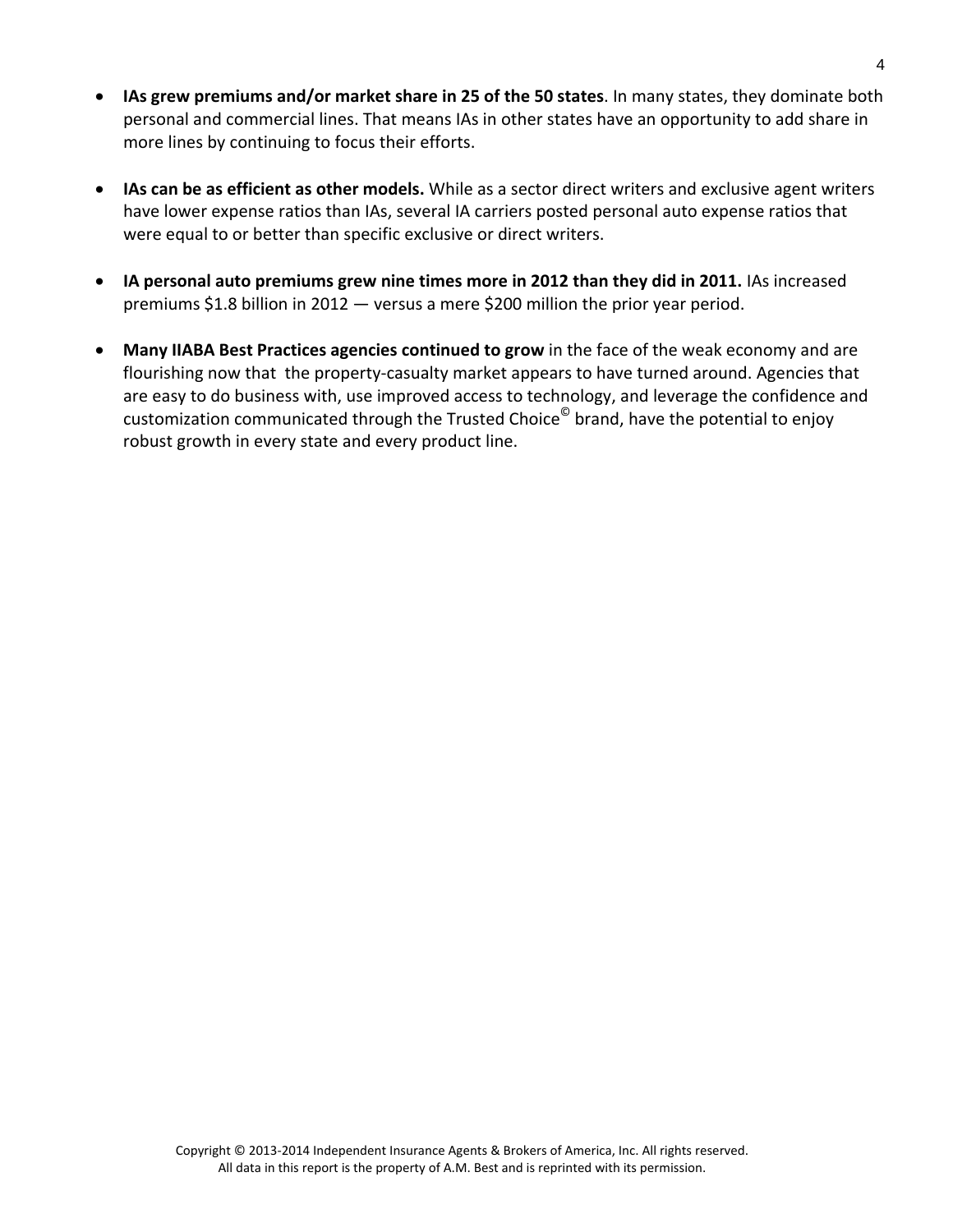# **II. P‐C Premium & Share Overview**

The following charts provide a quick data overview of premium written, as well as market share, for the property-casualty insurance industry in 2012. This year's report primarily covers year-end numbers for 2012 and compares them with recent trailing years. The 2012 year is the last full period for which data provided to IIABA by A.M. Best Co. — is currently available. *(See the "About the Data" explanation in Section VI for detail on how this data is compiled.)*

All tables present data in the same order for the four distribution channels: National Independent Agency Carriers (National), Regional Independent Agency Carriers (Regional), Exclusive (Captive) Agency Carriers (Exclusive) and Direct Response Carriers(Direct).

| 2012 P-C Insurance - Overall |                       |         |                  |  |
|------------------------------|-----------------------|---------|------------------|--|
|                              | <b>Direct Premium</b> | % Share | % Premium Growth |  |
|                              | <b>Written</b>        |         | 2011 to 2012     |  |
| National                     | \$137.2B              | 27.0    | 2.6              |  |
| Regional                     | \$151.6B              | 29.9    | 6.3              |  |
| Exclusive                    | \$179.8B              | 35.5    | 2.7              |  |
| Direct                       | \$38.5B               | 7.6     | 8.8              |  |
| TOTAL                        | \$507.1B              | 100     | 4.2              |  |

| <b>2012 Commercial Lines</b> |                                                      |      |              |  |
|------------------------------|------------------------------------------------------|------|--------------|--|
|                              | <b>Direct Premium</b><br>% Share<br>% Premium Growth |      |              |  |
|                              | <b>Written</b>                                       |      | 2011 to 2012 |  |
| National                     | \$114.2B                                             | 45.3 | 3.0          |  |
| Regional                     | \$86.0B                                              | 34.1 | 6.1          |  |
| Exclusive                    | \$49.6B                                              | 19.7 | 4.2          |  |
| <b>Direct</b>                | \$2.2B                                               | 0.9  | 8.0          |  |
| TOTAL                        | \$252.0B                                             | 100  | 4.3          |  |

|           | <b>2012 Personal Lines</b>              |         |                                  |
|-----------|-----------------------------------------|---------|----------------------------------|
|           | <b>Direct Premium</b><br><b>Written</b> | % Share | % Premium Growth<br>2011 to 2012 |
| National  | \$22.9B                                 | 9.0     | 0.8                              |
| Regional  | \$65.6B                                 | 25.7    | 6.6                              |
| Exclusive | \$130.3B                                | 51.1    | 2.1                              |
| Direct    | \$36.3B                                 | 14.2    | 8.9                              |
| TOTAL     | \$255.1B                                | 100     | 4.0                              |

| 2012 Private-Passenger Auto |                                         |      |                                          |  |
|-----------------------------|-----------------------------------------|------|------------------------------------------|--|
|                             | <b>Direct Premium</b><br><b>Written</b> |      | % Share % Premium Growth<br>2011 to 2012 |  |
| National                    | \$10.9B                                 | 6.2  | $-2.2$                                   |  |
| Regional                    | \$44.2B                                 | 25.3 | 4.9                                      |  |
| Exclusive                   | \$87.6B                                 | 50.2 | 1.5                                      |  |
| <b>Direct</b>               | \$31.9B                                 | 18.3 | 8.6                                      |  |
| <b>TOTAL</b>                | \$174.6B                                | 100  | 3.3                                      |  |

Copyright © 2013‐2014 Independent Insurance Agents & Brokers of America, Inc. All rights reserved. All data in this report is the property of A.M. Best and is reprinted with its permission.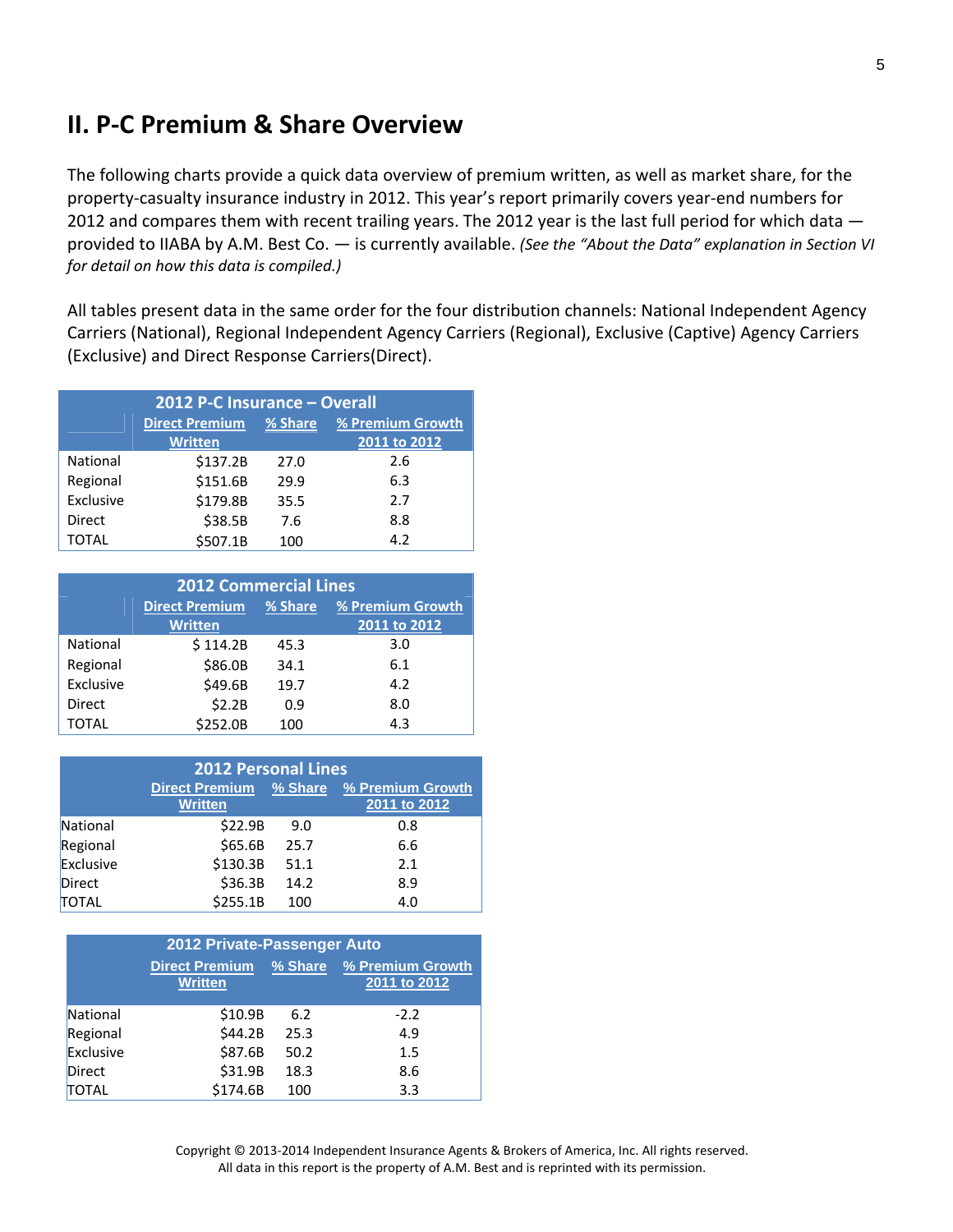The 2012 year saw the strongest property‐casualty market growth since the economy collapsed in 2008. Premiums grew by \$20.4 billion, or 4.2%, over 2011 levels. Independent agency companies and their agents captured \$12.5 billion of that growth, bringing in a total of \$288.7 billion in p‐c premiums.

| 2012 P-C Insurance - Overall |                       |                  |              |  |
|------------------------------|-----------------------|------------------|--------------|--|
|                              | <b>Direct Premium</b> | % Premium Growth |              |  |
|                              | <b>Written</b>        |                  | 2011 to 2012 |  |
| National                     | \$137.2B              | 27.0             | 2.6          |  |
| Regional                     | \$151.6B              | 29.9             | 6.3          |  |
| Exclusive                    | \$179.8B              | 35.5             | 2.7          |  |
| Direct                       | \$38.5B               | 7.6              | 8.8          |  |
| TOTAL                        | \$507.1B              | 100              | 4.2          |  |

Regional independent agency companies wrote \$151.6 billion — an impressive \$9 billion, or 6.3%, more than they wrote in 2011. National IA carriers increased premiums by \$3.5 billion or 2.6% over 2011, recording \$137.2 billion for 2012.

(Note that 2011 data shown in this report reflects data that has adjusted relative to the data shown in last year's *report and may not match numbers published last year.)*

Direct response carriers wrote \$38.5 billion in 2012, an 8.8% or \$3.1 billion increase over 2011. They boosted their total market share to 7.6%. Exclusive agents wrote \$4.7 billion more than in 2011, for a total of nearly \$180 billion.



Copyright © 2013‐2014 Independent Insurance Agents & Brokers of America, Inc. All rights reserved. All data in this report is the property of A.M. Best and is reprinted with its permission.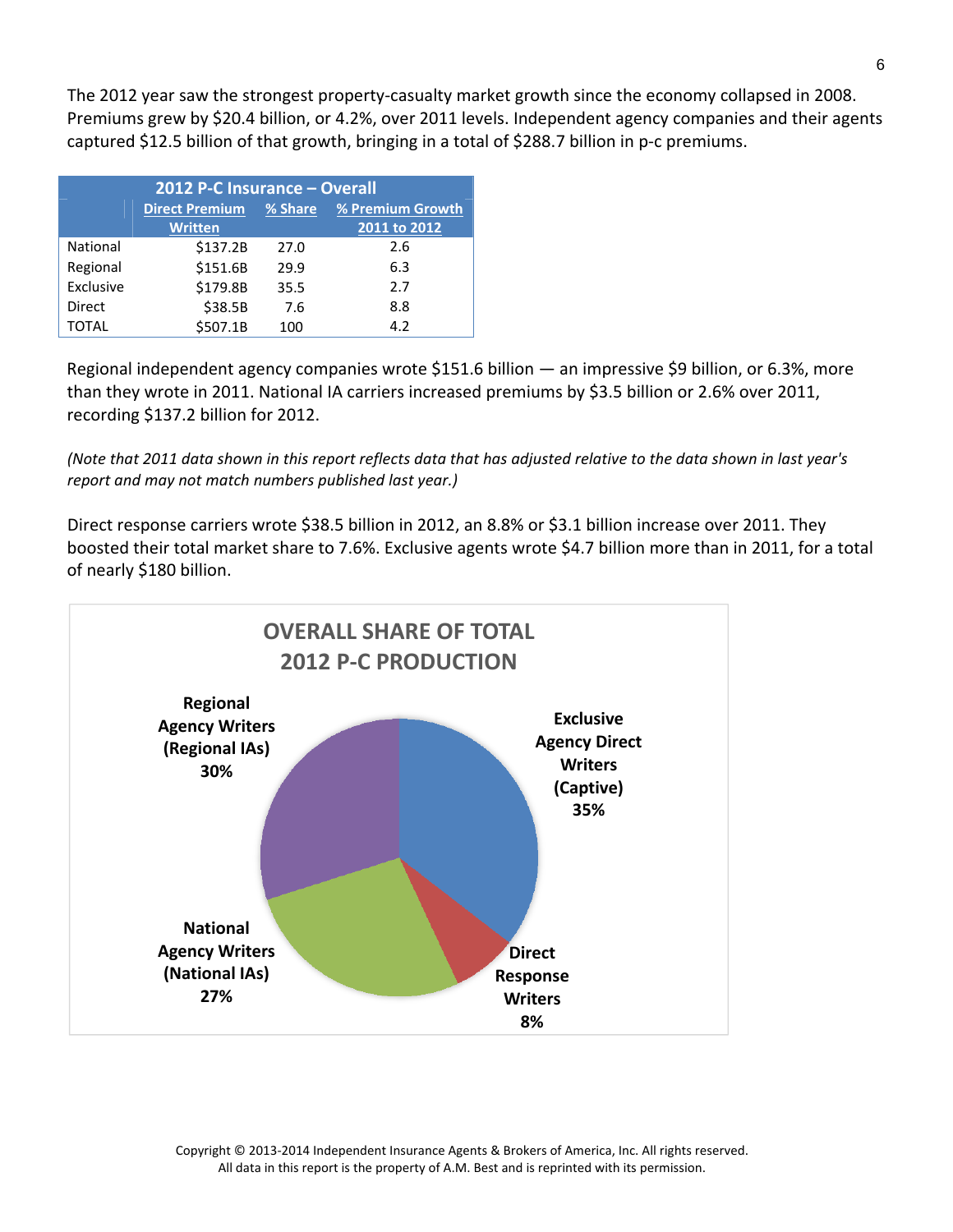**The commercial lines market** continued to be dominated by regional and national independent agency carriers. The market grew a total of 4.3%, or \$10.4 billion over 2011 volume for a total of \$252 billion. IAs increased share remained constant at 79.4% of the market.

| <b>2012 Commercial Lines</b> |                       |         |                  |  |
|------------------------------|-----------------------|---------|------------------|--|
|                              | <b>Direct Premium</b> | % Share | % Premium Growth |  |
|                              | <b>Written</b>        |         | 2011 to 2012     |  |
| National                     | \$114.2B              | 45.3    | 3.0              |  |
| Regional                     | \$86.0B               | 34.1    | 6.1              |  |
| Exclusive                    | \$49.6B               | 19.7    | 4.2              |  |
| Direct                       | \$2.2B                | 0.9     | 8.0              |  |
| TOTAL                        | \$252.0B              | 100     | 4.3              |  |

Regional carriers grew premiums \$5.0 billion, or 6.1% over 2011, recording a total of \$86 billion, and their national counterparts grew premiums 3.0% or \$3.3 billion, to secure \$114.2 billion for 2012.

Direct response carriers grew premiums by 8.1% over 2011, failing once again to surpass just 1% market share of the total commercial market. However, their premium growth over 2011 was \$165 million, which was double the 2010 to 2011 growth of \$88 million.

Exclusive agency carriers controlled just below 20% of the market in 2012. Their \$49.6 billion constituted 19.7% of the market.

**Personal lines** premiums grew nearly \$10 billion in 2012 over 2011 production levels, coming within \$70 million of the impressive milestone. Regional IAs captured a plurality of this growth, increasing production by just more than \$4 billion. However, in sharp contrast, national IAs recorded growth of less than \$200 million over 2011 volumes, an increase of less than 1% for a total of \$22.9 billion for the year.

Personal lines once again generated more revenue than did commercial lines (\$255.1 billion vs. \$252.0 billion), despite a slightly lower growth rate of 4.0% versus the 4.3% reported for commercial lines. However, the personal lines growth was an increase over the less than 3% growth rate reported for 2011.

| <b>2012 Personal Lines</b> |                                         |           |                                  |  |
|----------------------------|-----------------------------------------|-----------|----------------------------------|--|
|                            | <b>Direct Premium</b><br><b>Written</b> | $%$ Share | % Premium Growth<br>2011 to 2012 |  |
| National                   | \$22.9B                                 | 9.0       | 0.8                              |  |
| Regional                   | \$65.6B                                 | 25.7      | 6.6                              |  |
| Exclusive                  | \$130.3B                                | 51.1      | 2.1                              |  |
| <b>Direct</b>              | \$36.3B                                 | 14.2      | 8.9                              |  |
| <b>TOTAL</b>               | \$255.1B                                | 100       | 4.0                              |  |

Exclusive agents enjoyed \$2.7 billion or ,2.1% more, in premiums written in 2012 over 2011. They wrote a total of \$130.3 billion — still representing a majority of the market.

Continuing the pattern established over the last several years, the direct channel again showed impressive growth of nearly 9%, or nearly \$3 billion over 2011 levels. This \$3 billion is second only to the \$4 billion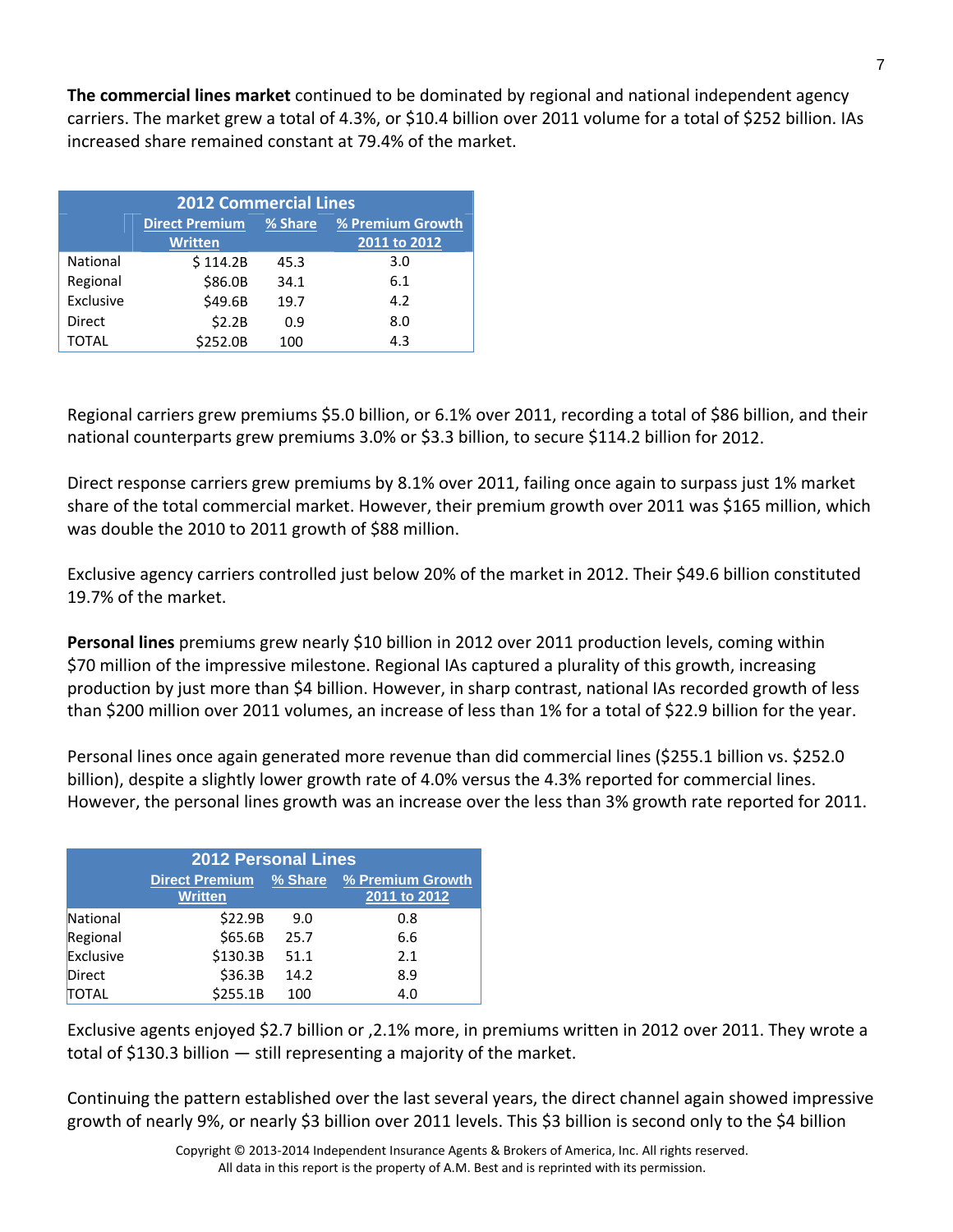enjoyed by regional IAs. And it's larger than the premium growth of exclusive agents and national IAs combined.

**Private‐passenger automobile** of course constituted almost all of the direct response channel's growth. Direct response carriers grew personal auto premiums 8.6%, or \$2.5 billion, over 2011, for a total of \$31.9 billion in 2012. This growth represents acceleration over 2010-to-2011 growth numbers.

| 2012 Private-Passenger Auto |                                         |      |                                          |  |
|-----------------------------|-----------------------------------------|------|------------------------------------------|--|
|                             | <b>Direct Premium</b><br><b>Written</b> |      | % Share % Premium Growth<br>2011 to 2012 |  |
| National                    | \$10.9B                                 | 6.2  | $-2.2$                                   |  |
| Regional                    | \$44.2B                                 | 25.3 | 4.9                                      |  |
| Exclusive                   | \$87.6B                                 | 50.2 | 1.5                                      |  |
| <b>Direct</b>               | \$31.9B                                 | 18.3 | 8.6                                      |  |
| <b>TOTAL</b>                | \$174.6B                                | 100  | 3.3                                      |  |

However, it must be noted that regional IA carriers once again gave the direct channel a run for its money, writing \$2.1 billion more in personal auto premiums than in 2011. In absolute dollars this was a greater increase than the \$1.3 billion growth secured by exclusive agents. And in terms of percentage growth, it was much larger (4.9% growth for regional IAs vs. 1.5% for exclusive agency carriers).

National IAs, by contrast, saw production and share decrease, dropping to \$10.9 billion and 6.2% respectively.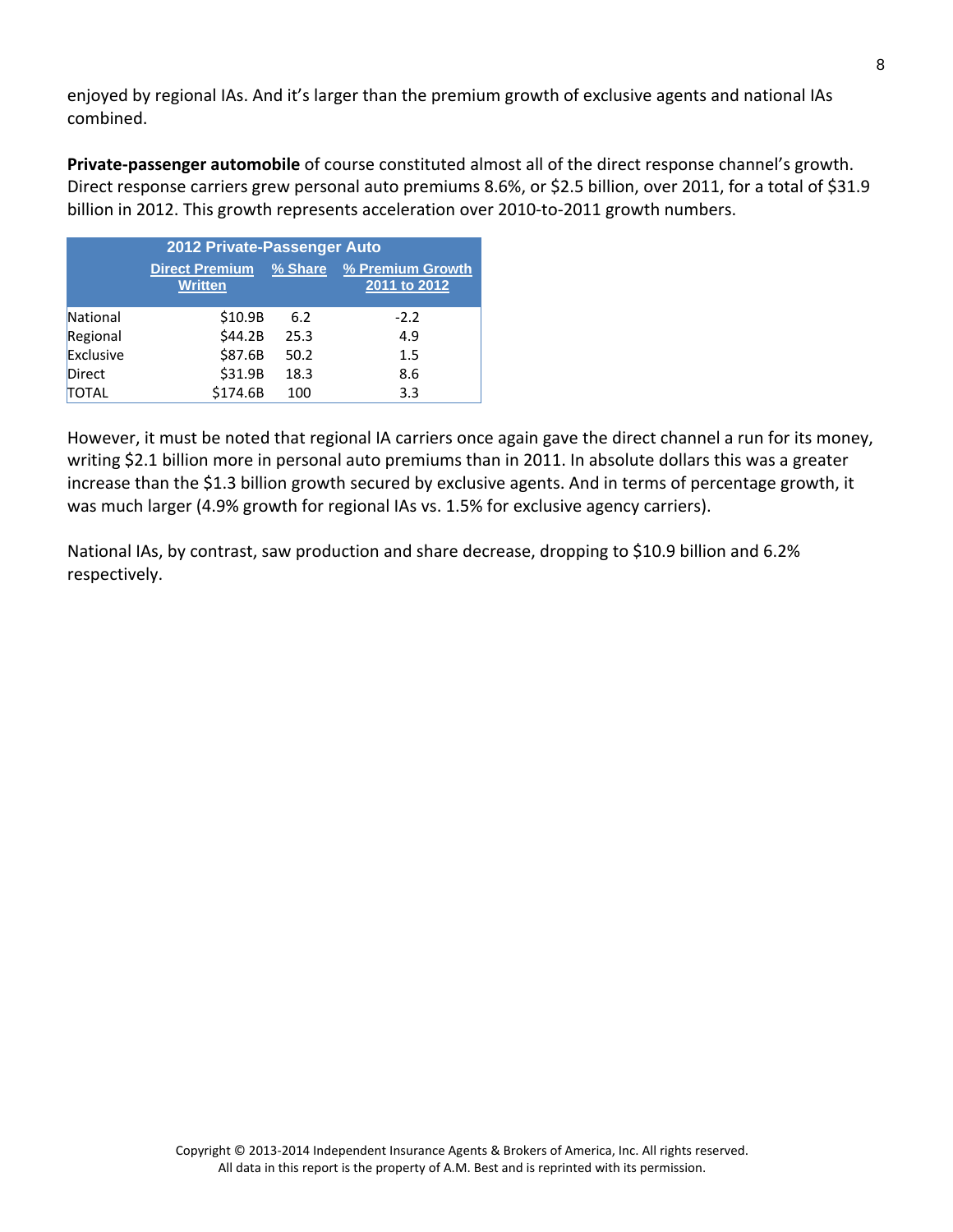# **III. Personal Lines**

|           | <b>2012 Personal Lines</b>              |      |                                          |
|-----------|-----------------------------------------|------|------------------------------------------|
|           | <b>Direct Premium</b><br><b>Written</b> |      | % Share % Premium Growth<br>2011 to 2012 |
| National  | \$22.9B                                 | 9.0  | 0.8                                      |
| Regional  | \$65.6B                                 | 25.7 | 6.6                                      |
| Exclusive | \$130.3B                                | 51.1 | 2.1                                      |
| Direct    | \$36.3B                                 | 14.2 | 8.9                                      |
| TOTAL     | \$255.1B                                | 100  | 4.0                                      |

The personal lines market grew faster in 2012 than it did in 2011, jumping from a growth rate of close to 2.5% in 2011 to 4.0% growth in 2012. As mentioned above, personal lines grew just shy of \$10 billion, surpassing the quarter-trillion dollar mark by a solid \$5 billion in premiums, for a grand total of \$255.1 billion for the year.

While the market is still dominated by captive agency carriers, independent agency companies continued to climb above the one‐third market share number they hit a few years ago, threatening the exclusive channel's outright majority of market share.

National and regional IAs together grew \$4.3 billion, much more than either the direct channel or captive agents. IAs wrote \$88.6 billion in personal lines policies. This represents a combined market share of 34.7%, comfortably above the one‐third mark, which together is slightly higher than in 2011 and represents more than twice the market share as the direct channel (14.2%).

Regional IA carriers posted most of this growth. But national IA companies, which saw nearly no growth over 2010, also were up over 2011 levels. While the national IAs' 9.0% market share is slightly lower than last year's 9.3%, they continue to write 1 of every 11 personal lines premium dollars.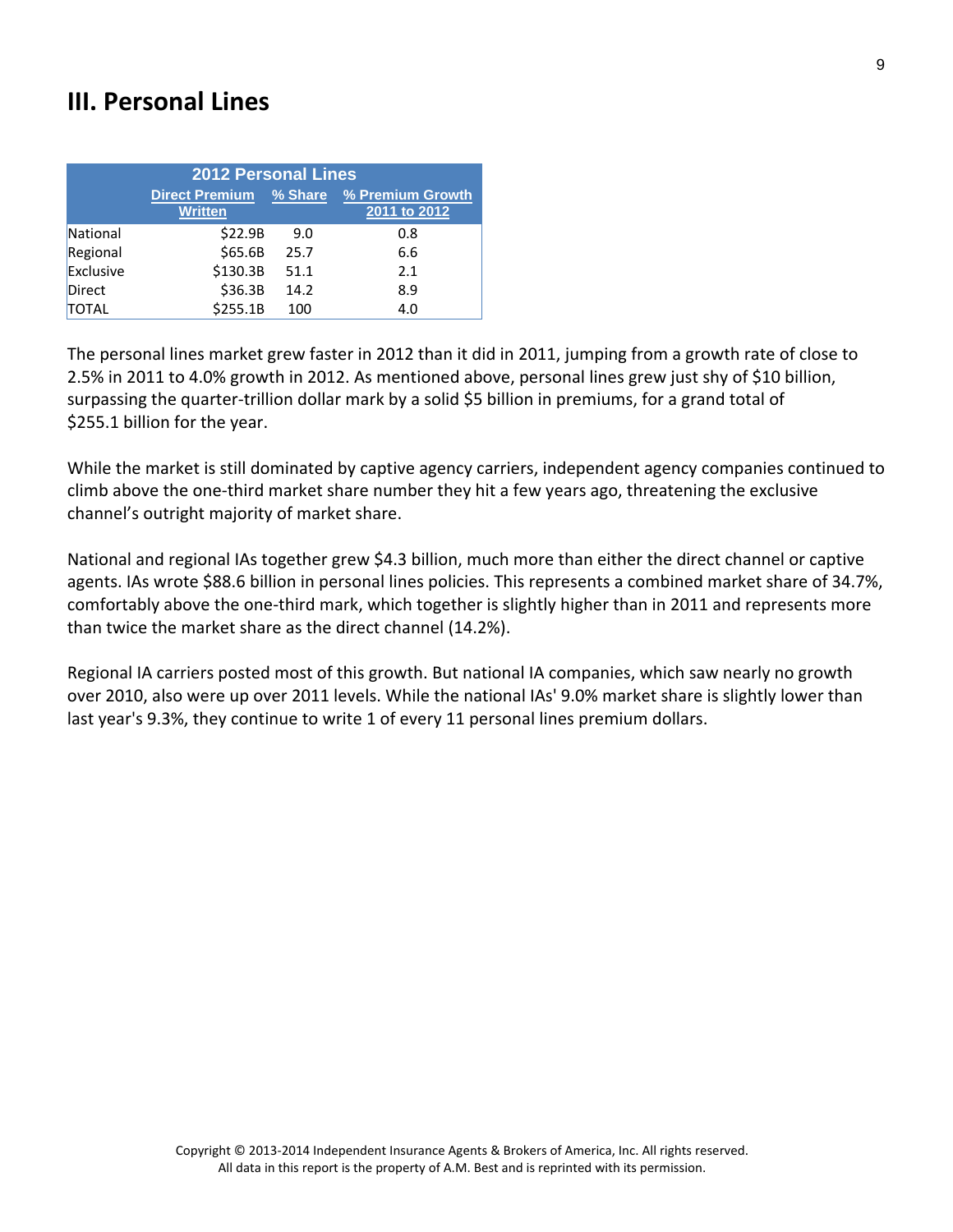### **A. Personal Lines Market Share: 1995 ‐ 2012**

The IIABA Market Share report has consistently looked at this data over the long term to find macro shifts affecting independent agents. A look back to 1995 — when IIABA began reviewing the A.M. Best data shows that the direct response channel and regional independent agency carriers have grown at the expense of captive carriers and national IA companies.

*(Note: 2011 data was updated and may not match numbers reported in last year's report.)*

|                |       |                                                    |       | Personal Lines Market Share: 1995 - 2012 |                 |
|----------------|-------|----------------------------------------------------|-------|------------------------------------------|-----------------|
|                |       | •National IA —— Regional IA —— Exclusive Agency —— |       |                                          | Direct Response |
| 59.4%          | 54.8% | 53.0%                                              | 50.0% | 52.0%                                    | 51.1%           |
|                | 21.8% | 23.3%                                              | 26.1% | 25.1%                                    | 25.7%           |
| 18.2%<br>15.3% | 15.0% | 12.7%                                              | 12.9% | 13.6%                                    | 14.2%           |
| 7.1%           | 8.5%  | 11.1%                                              | 9.6%  | 9.3%                                     | 9.0%            |
| 1995           | 2000  | 2005                                               | 2010  | 2011                                     | 2012            |

Several key shifts are noticeable in the above chart, which covers 18 years of data:

- While captive agency carriers continue to control approximately half of the personal lines market, this is down 8.3 percentage points from their market share in 1995 of just below 60%. However, most of this decrease occurred in the 15‐year period between 1995 and 2010, and captive market share has bounced between 50% and 52% since.
- Regional IA carriers now enjoy 7.5 percentage points more market share than in 1995, but this shift too occurred primarily between 1995 and 2010. Since then regional carrier share has bounced between 25.1% and 26.1% and is now approximately halfway between those marks.
- Direct response writers have doubled their market share, climbing steadily from 7.1% in 1995 to 14.4% in 2012.
- The market share of national IA carriers has dropped more than 6 percentage points since 1995, although that decrease appears to have slowed since 2010.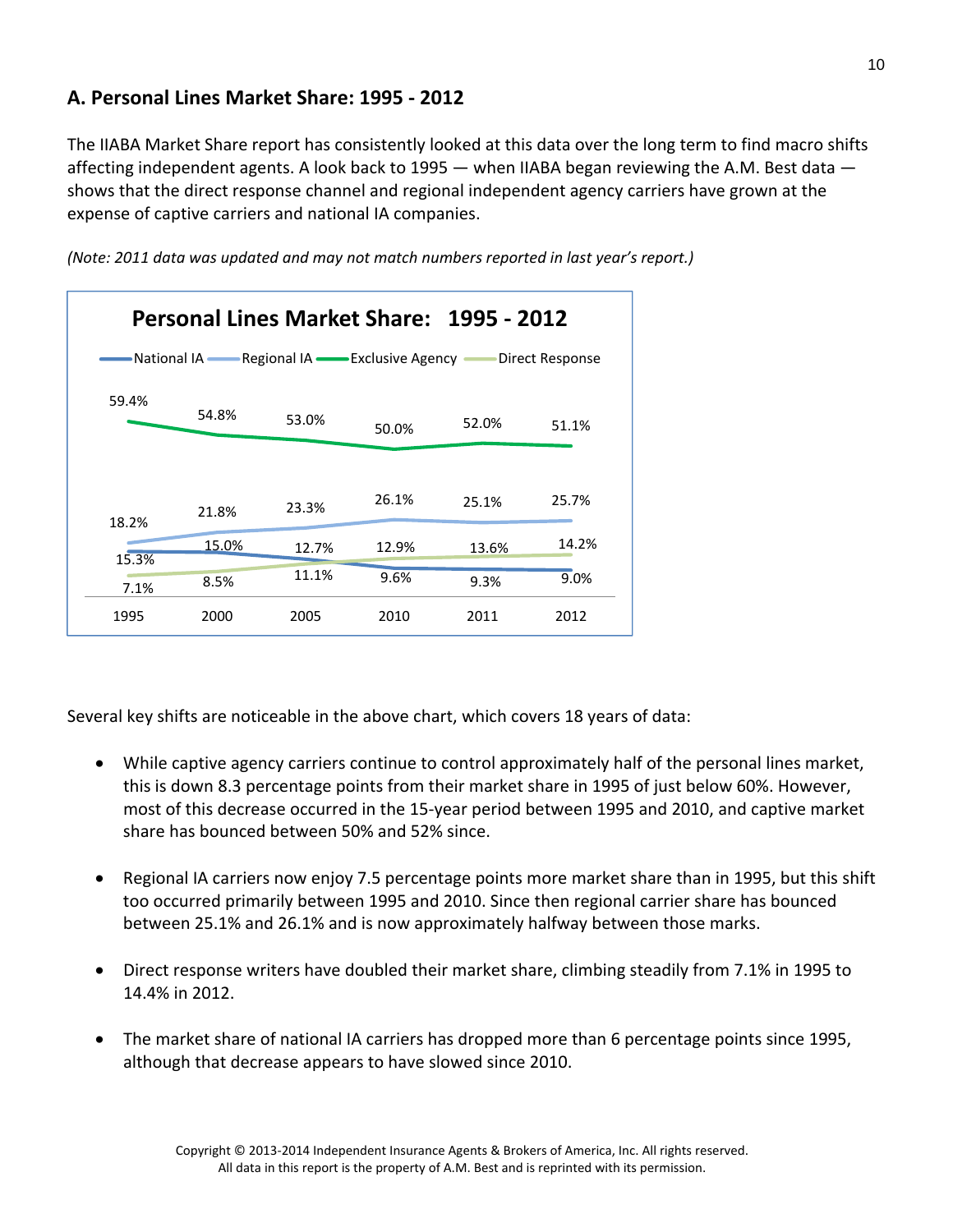### **B. Gains & Losses in Personal Lines Share**

The following national independent agency companies with more than \$100 million in premiums experienced the following changes in their 2012 market share relative to 2011:

(Note for all tables: It is easier for carriers with smaller books in this line to show larger percentage changes in market *share because they are working from a smaller premium base.)*

| <b>National IA Carrier</b>        | % Change in<br><b>Market Share</b> |
|-----------------------------------|------------------------------------|
| <b>QBE Americas Group</b>         | 10.5                               |
| Cincinnati Insurance Companies    | 7.2                                |
| <b>ACE INA Group</b>              | 7.0                                |
| <b>Foremost Corporation Group</b> | 4.6                                |
| <b>Assurant P-C Group</b>         | 2.9                                |

Meanwhile, the following regional independent agency companies with at least \$100 million in premiums saw at least 1 percentage point growth in their personal lines market share in 2012 over the prior year:

| <b>Regional IA</b>                 | % Growth in         |
|------------------------------------|---------------------|
| <b>Carrier</b>                     | <b>Market Share</b> |
| <b>ASI Companies</b>               | 18.7                |
| Infinity P-C Group                 | 11.2                |
| <b>Plymouth Rock Companies</b>     | 7.5                 |
| <b>Integon National Group</b>      | 7.0                 |
| Safeway Insurance Group            | 5.8                 |
| Nationwide Agency Companies        | 5.6                 |
| Liberty Mutual Agency Companies    | 3.9                 |
| Drive Insurance                    | 3.5                 |
| Erie Insurance Group               | 3.3                 |
| Selective Insurance Group          | 2.8                 |
| Safety Group                       | 2.4                 |
| Pekin Insurance Group              | 2.4                 |
| <b>Tower Group Companies</b>       | 2.3                 |
| Arbella Insurance Group            | 1.5                 |
| <b>Auto-Owners Insurance Group</b> | 1.0                 |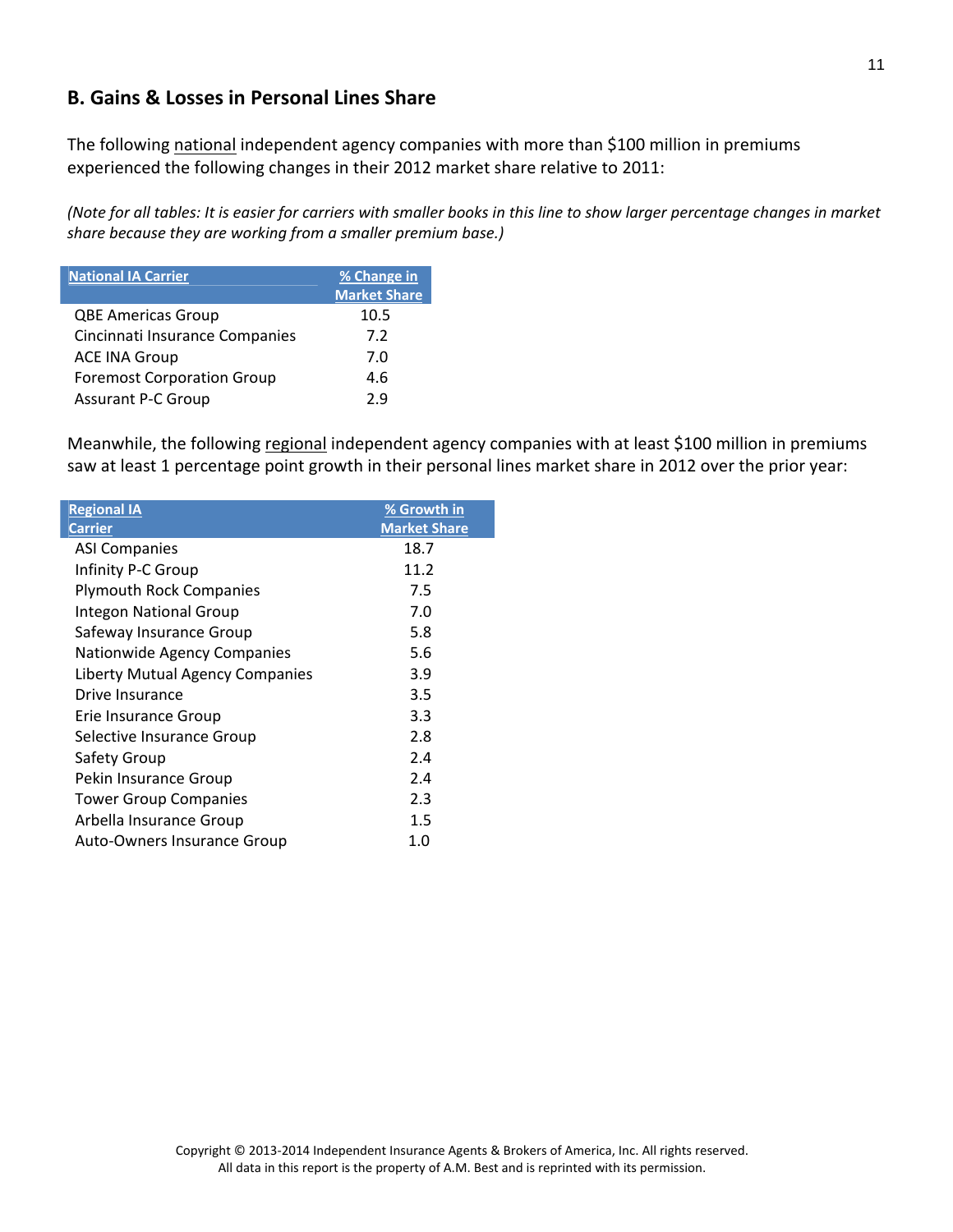Conversely, the national and regional independent agency carriers below — each posting more than \$100 million in personal lines premiums - all declined by 4% or more in market share in 2012:

|                                     | % Loss in Market |
|-------------------------------------|------------------|
| <b>National/Regional IA Carrier</b> | <b>Share</b>     |
| <b>Grange Mutual Casualty Pool</b>  | $-4.4$           |
| Motorists Insurance Pool            | $-4.7$           |
| <b>MAPFRE North America Group</b>   | $-4.9$           |
| Hartford Insurance Group            | $-5.0$           |
| <b>Travelers Group</b>              | -5.5             |
| Allianz of America Companies        | $-6.3$           |
| AIG (less direct response)          | $-7.8$           |
| Kemper P-C Group                    | $-9.2$           |
| Palisades Group                     | $-10.7$          |
| Main Street America Group           | $-11.2$          |

Below are major captive agency and direct response competitors (with premiums greater than \$750 million) that experienced a change in market share greater than 1% in 2012, followed by market share changes for the direct response competitors:

| <b>Major Captive Agency</b>        | % Change in Market |
|------------------------------------|--------------------|
| <b>Competitors</b>                 | <b>Share</b>       |
| Liberty Mutual Direct Cos.         | 6.3                |
| Texas Farm Bureau Group            | 4.5                |
| Ameriprise P-C Companies           | 3.5                |
| Farm Bureau P-C Group              | 2.8                |
| Kentucky Farm Bureau Group         | $-1.1$             |
| Farmers (less Foremost)            | $-1.2$             |
| State Farm Group                   | $-1.8$             |
| California State Auto Group        | $-1.9$             |
| <b>COUNTRY Financial P-C Group</b> | $-2.8$             |
| American Family Insurance Group    | $-3.2$             |
| Sentry Insurance Group             | $-3.4$             |
| North Carolina Farm Bureau Group   | $-4.1$             |
| Allstate Direct Companies          | $-4.4$             |
| Alfa Insurance Group               | $-4.5$             |
| <b>Nationwide Direct Companies</b> | $-5.4$             |

| <b>Major Direct Response Competitors</b> | % Growth in Market |
|------------------------------------------|--------------------|
|                                          | <b>Share</b>       |
| <b>USAA Group</b>                        | 5.2                |
| <b>Government Employees Group</b>        | 5.0                |
| <b>Progressive Direct Companies</b>      | 3.2                |
| <b>Amica Mutual Group</b>                | 21                 |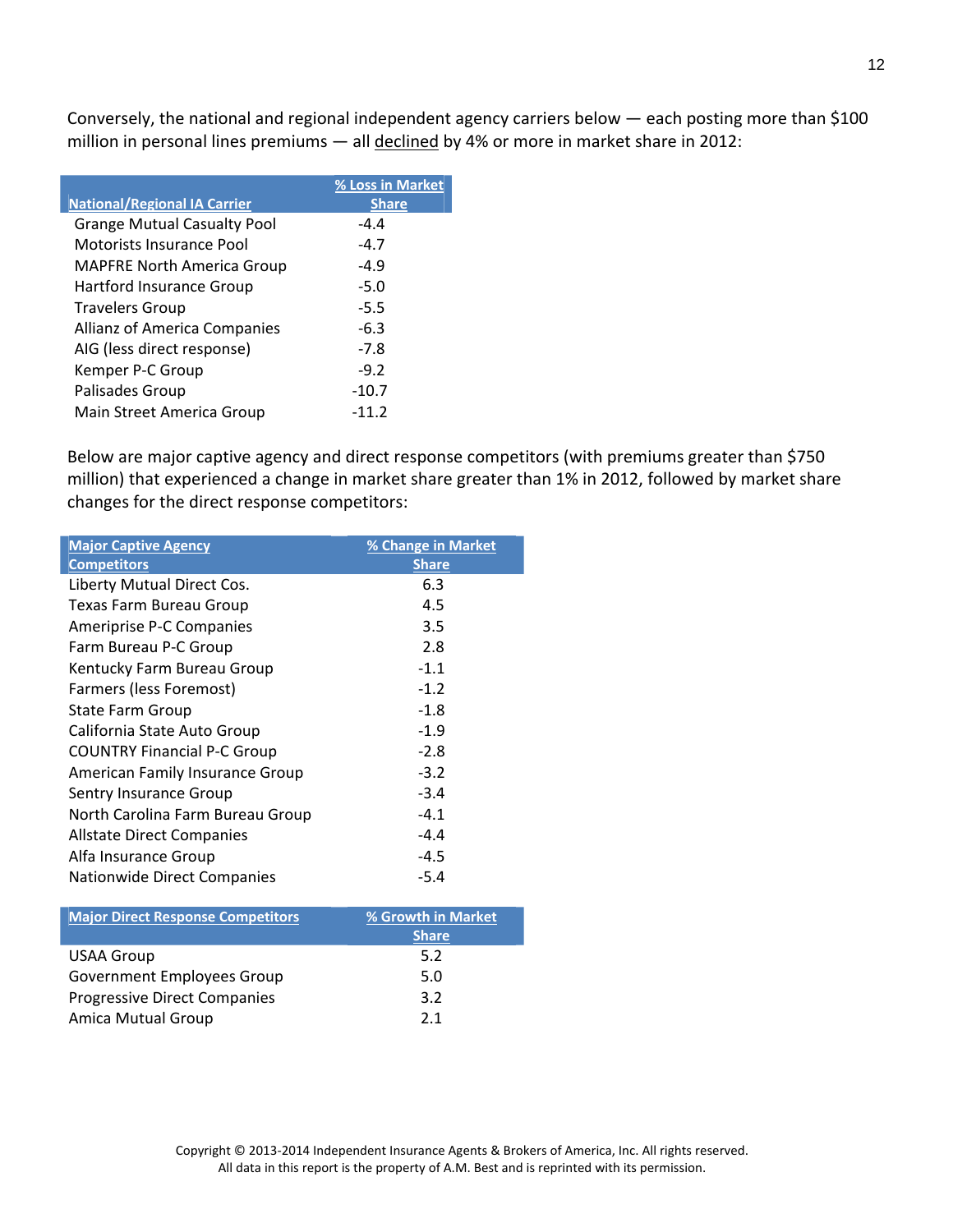#### **C. State‐by‐State Market Share Results: Personal Lines**

The extent to which independent agents have established themselves in the personal lines market varies considerably across the 50 states and the District of Columbia. In 2012, the range varied massively, from Massachusetts where IAs wrote 75.9% of premiums down to the much more modest market share of 14.2% posted by IAs in Alaska.

While New England states are a traditional stronghold for independent agents, several have seen decreased share over the last several years. Once again, IAs in Massachusetts lost almost 1.5 percentage points of market share, dropping from 77.4% to 75.9%. From 2010 to 2012, the IA share declined 3.0 points.

However, Massachusetts was the only New England state that lost significant share in 2012. Maine, Connecticut, Delaware, and Rhode Island all held onto all but a fraction of 1 percentage point of their shares — each dropping less than 0.5 points. And in New Hampshire and Vermont, IAs lost only 0.6 and 0.7 points of market share respectively.

In total, the IA share moved less than 1 percentage point up or down in 47 states in 2012, with half of those gaining somewhere less than a full point in share, and half losing less than a point.

Only three states (Florida, North Carolina and West Virginia) gained more than 1 full percentage point in share. Florida jumped 1.3 percentage points in 2011 and another 2.3 percentage points in 2012, climbing from 45.7% in 2010 to 49.3% share in 2012. North Carolina also has climbed over the last two years, moving from 31.8% in 2010 to 33.0% in 2011 and to 34.3% in 2012. West Virginia climbed 1.1 percentage points in 2012 after a flat year in 2011.

This means that independent agents and brokers made at least slight improvements in market share in one‐half of states, including jurisdictions with a relatively low share, such as Colorado and Mississippi (both at 22.7%), and those with a relatively high share, such as Wisconsin (42.9%) and Pennsylvania (44.9%).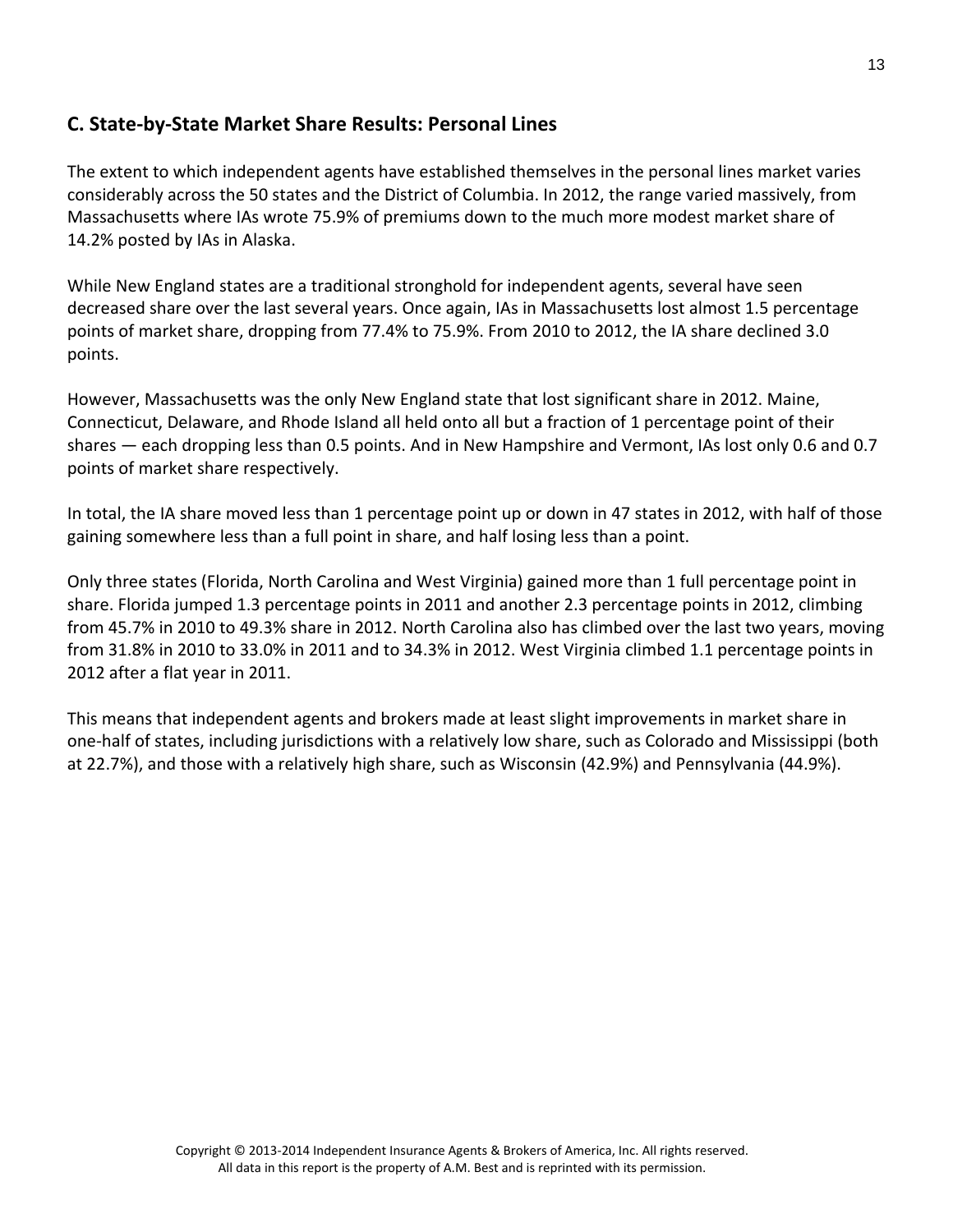(Important note: This 2012 update to the data significantly revised downward share numbers for states. Last year we reported that 2010 had eight states at more than 50% and six had more than 50% in 2011. This year's data revised *that to just two each.)*

| Number of States with IA Share by Range/Year (Personal Lines) |      |      |      |      |      |      |
|---------------------------------------------------------------|------|------|------|------|------|------|
| <b>Share</b>                                                  | 2007 | 2008 | 2009 | 2010 | 2011 | 2012 |
| More than 50%                                                 |      |      |      |      |      |      |
| 45-50%                                                        |      |      |      | 5    | 5    |      |
| 40-45%                                                        |      |      |      |      |      |      |
| 35-40%                                                        |      | 6    | q    | 5    | 5    |      |
| 30-35%                                                        | 11   | 10   | 8    | 10   |      |      |
| Less than 30%                                                 | 20   | 2በ   |      | 22   | 25   |      |

A single percentage point of just the annual growth represents an opportunity of \$100 million in premiums written.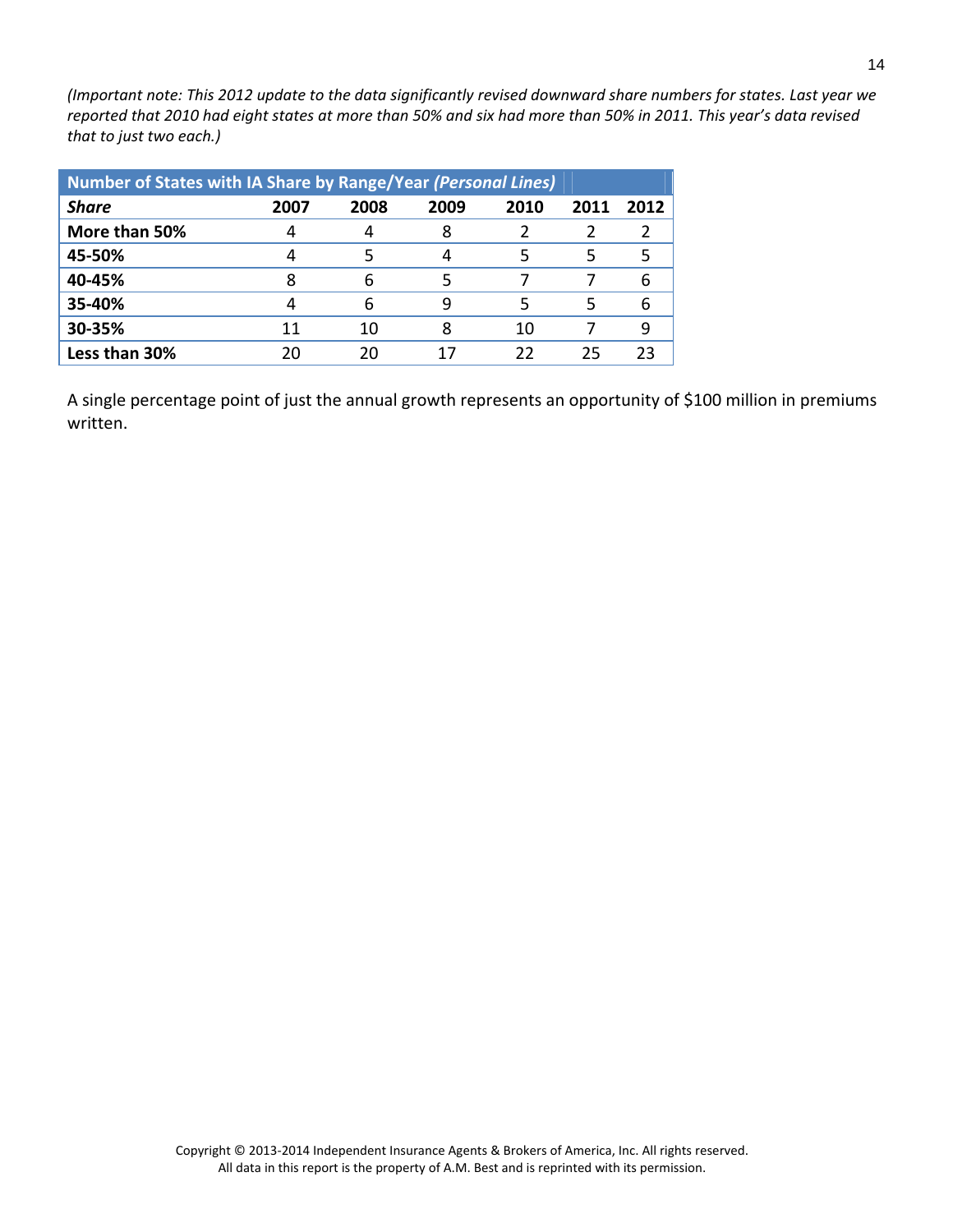#### **D. Private‐Passenger Automobile**

|           | 2012 Private-Passenger Auto             |         |                                  |
|-----------|-----------------------------------------|---------|----------------------------------|
|           | <b>Direct Premium</b><br><b>Written</b> | % Share | % Premium Growth<br>2011 to 2012 |
| National  | \$10.9B                                 | 6.2     | $-2.2$                           |
| Regional  | \$44.2B                                 | 25.3    | 4.9                              |
| Exclusive | \$87.6B                                 | 50.2    | 1.5                              |
| Direct    | \$31.9B                                 | 18.3    | 8.6                              |
| TOTAL     | \$174.6B                                | 100     | 3.3                              |

With a total of \$174.6 billion in premiums written in 2012, personal automobile continues to constitute more than two‐thirds of personal lines markets and more than one‐third of the total property and casualty market, including both personal and commercial lines.

Growing by more than \$5.6 billion *in one year*, the personal auto market grew nearly twice as fast in 2012 as it did in 2011. The market grew 3.3% in 2012 over 2011 versus a more modest 1.6% growth in 2011 over 2010.

This major jump in growth rate was *not*, however, driven by direct response carriers, as one may initially assume. While direct response did grow somewhat more in 2012 than in 2011, regional IAs' premiums jumped much higher in 2012 than they did in 2011.

If we look at how much faster each channel grew in 2012 versus how much it grew in 2011, we see that regional IA carrier premiums drove this jump much more so than did direct response carriers. In fact, regional IAs grew four times as much in 2012 as they did in 2011, growing \$2.0 billion in 2012 versus only \$0.5 billion in 2011. That is \$1.5 billion more growth in 2012 than in 2011.

By contrast, direct response carriers grew only \$0.5 billion more in 2012 than in 2011, growing \$2.5 billion in 2012 versus \$2.0 billion in 2011.

The direct response market share continued to climb to 18.3% of the 2012 personal auto market and is now up nearly 1 percent over 2011's 17.4% share. However, IA market share (national and regional combined) held solid at about 31.6% of the overall market.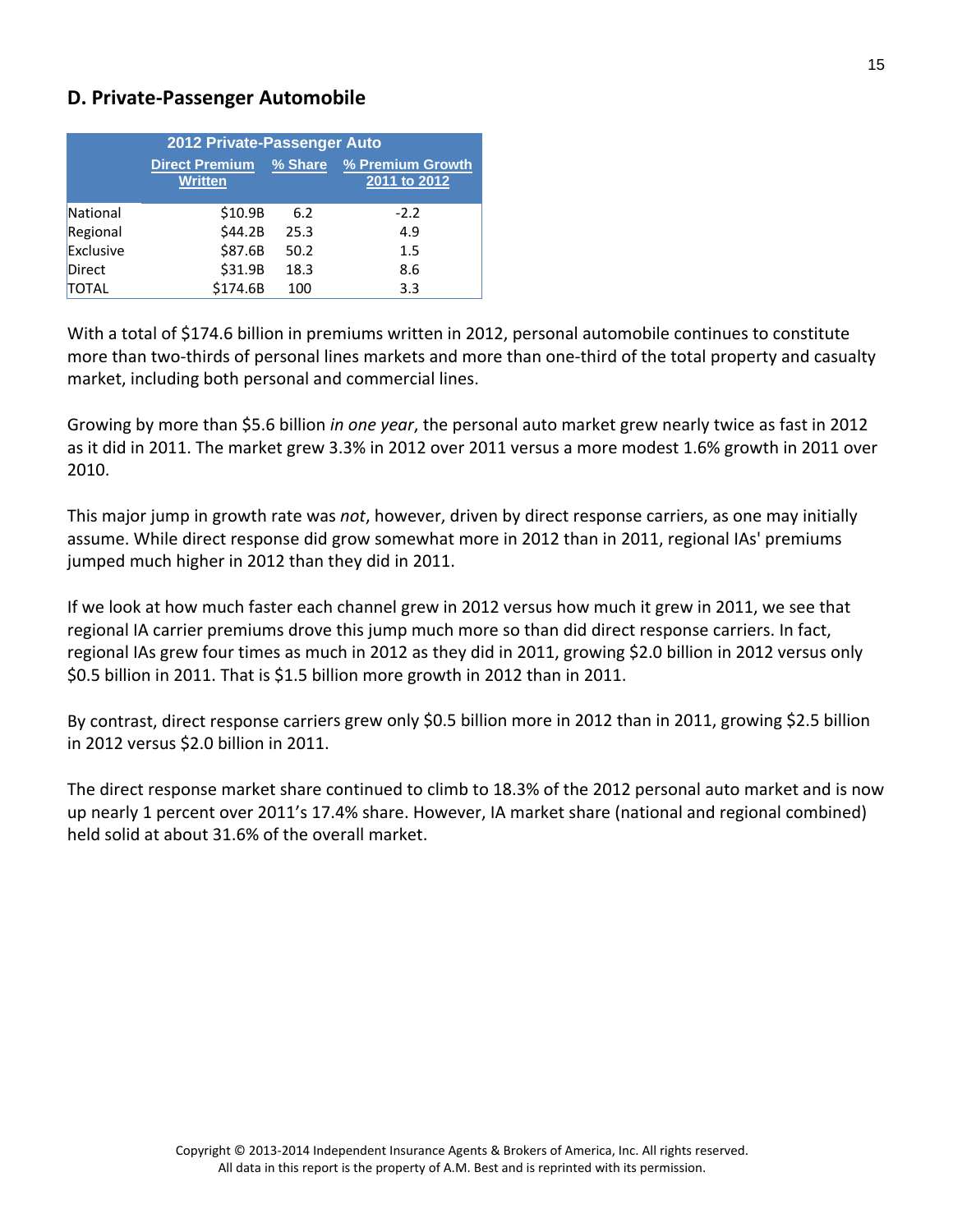Looking at regional and national independent agency companies combined, they not only held on to their market share, but also increased premiums by \$1.8 billion over 2011.

This suggests that IAs may be developing an effective counter to the direct response growth juggernaut.

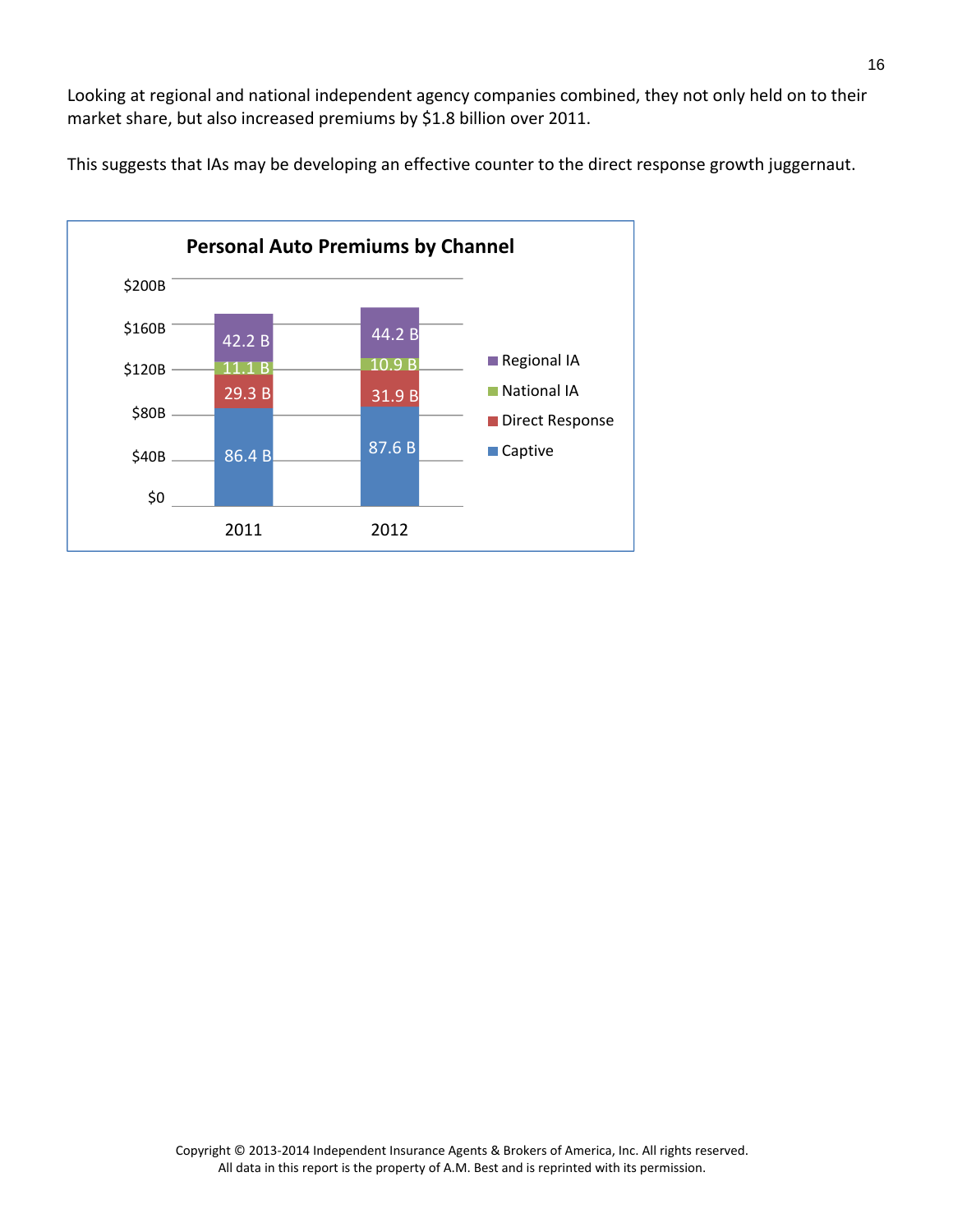## **E. Personal Auto Market Share: 1995 ‐ 2012**

Only about 1 percentage point of market share shifted between 2011 and 2012, with captive agency companies yielding approximately 1% to direct response carriers. Exclusive agency companies dropped from 51.1% of the market down to 50.2%, while direct response climbed from 17.4% to 18.3%.

Independent agency carriers together held their market share, and in fact climbed ever so slightly from 31.5% in 2011 to 31.6% in 2012. However, by looking more closely we see that regional IA carriers increased from 24.9% to 25.3%, while national IA carriers dropped from 6.6% to 6.2%.

For the second year in a row, direct response companies produce more than one of every six dollars in personal auto; the channel's share closed at 18.3%, up from 17.4% in 2011.



A look back to 1995 shows the market share mix has changed considerably.

From this perspective, the long‐term trend for captive carriers has resulted in the loss of nearly 10 percentage points of market share since 1995. This is characterized by:

- A steep 4 percentage point drop in 2000.
- A gradual drop from 54.4% in 2000 down to 52.5% in 2009.
- Another significant drop to just below 50% in 2010.
- A bounce back to around 50% in 2011 and 2012.

Regional IAs companies have climbed nearly 7 percentage points during those 18 years, with a significant jump in 2000 followed by a gradual climb from 22% in 2000 to 24% in 2009, and then a jump of nearly 2.5 percentage points in 2010 before losing part of that gain in the two years since.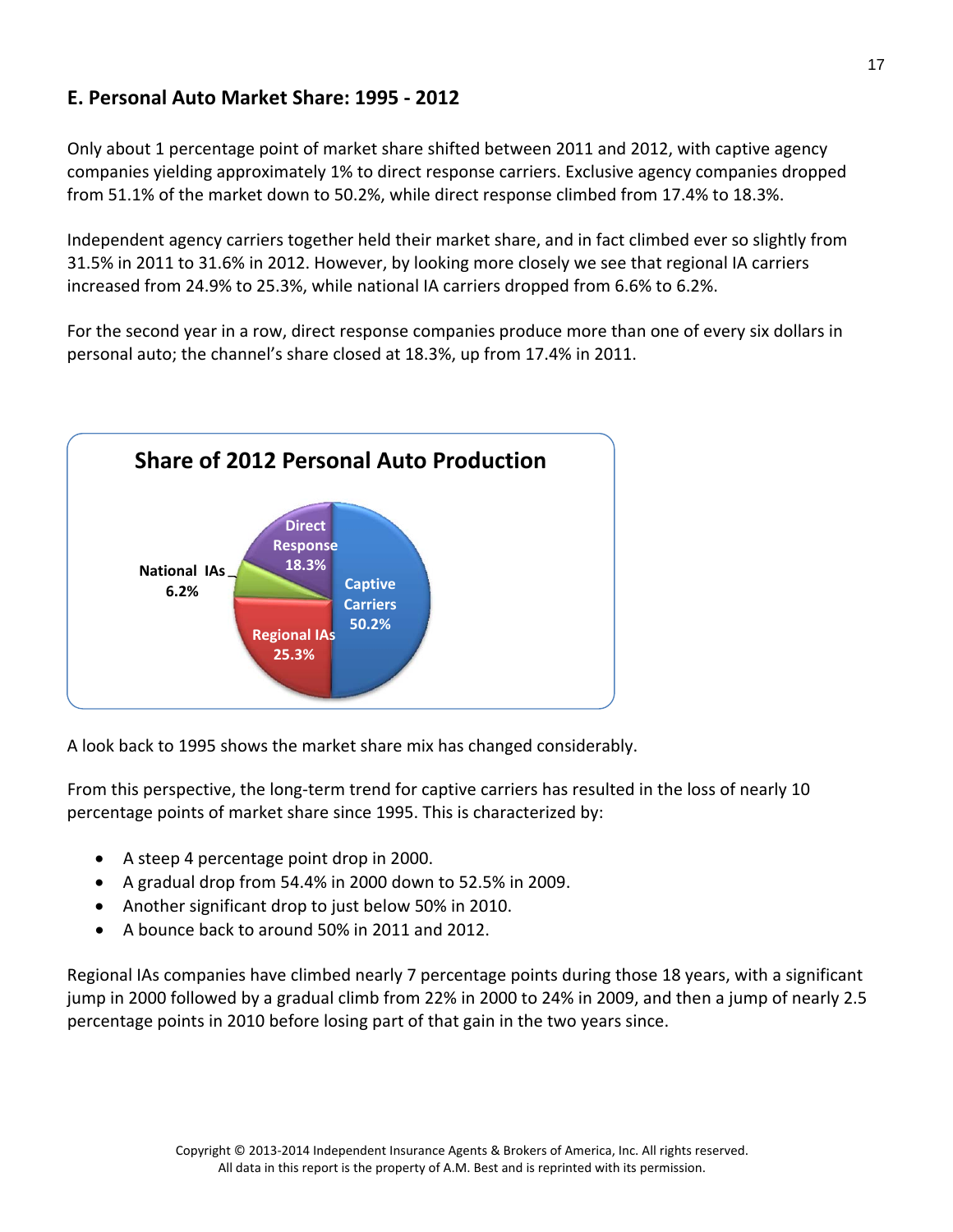By contrast, national IAs carriers have lost more than half of the 14.1% market share they enjoyed in 1995, closing 2012 with 6.2%. Their share remained fairly stable from 1995 to 2000, taking a significant dip in 2001, but stabilizing through 2005, when they began a steady, but slow decline from 2006 through 2012.

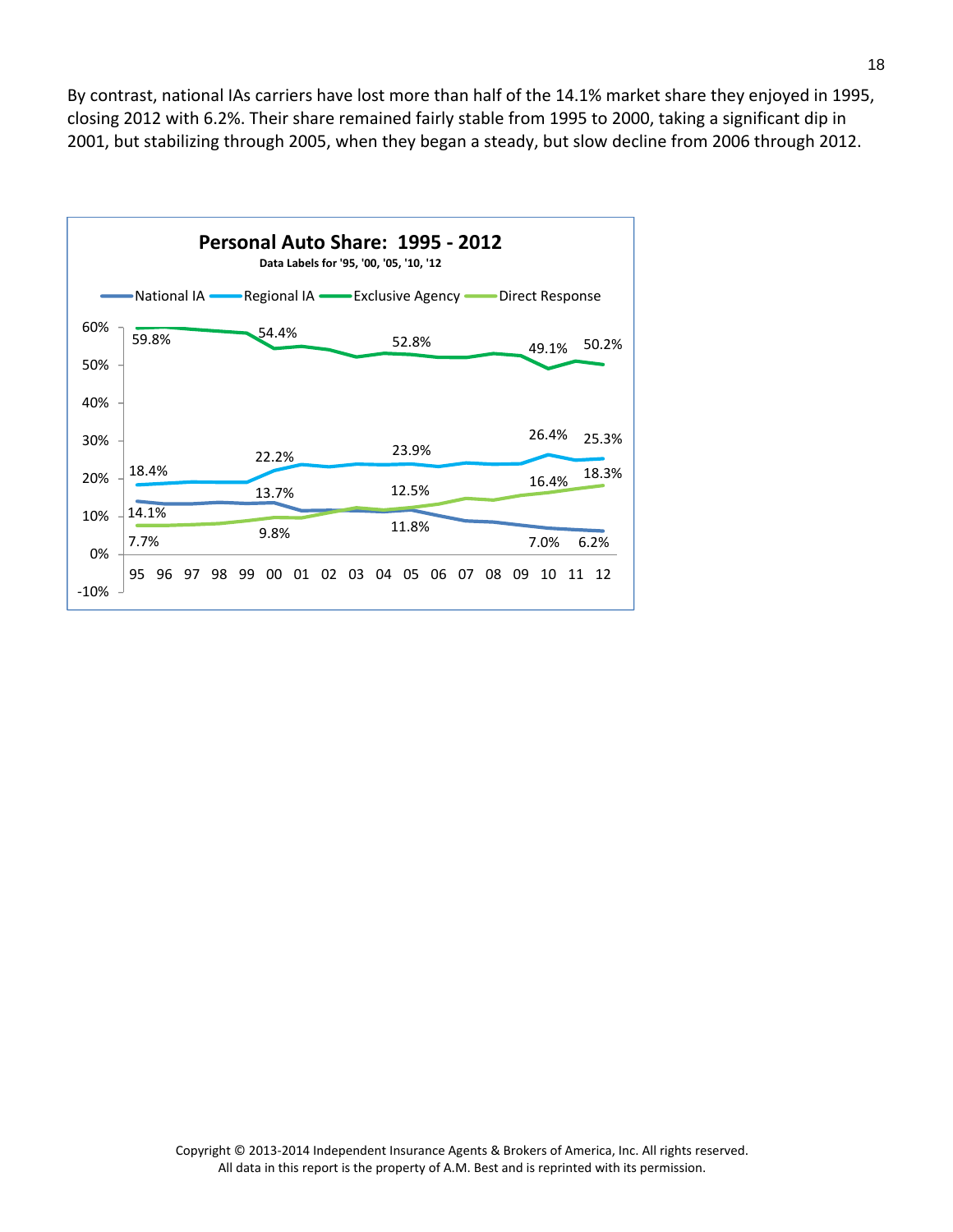While the national IAs as a group lost personal auto share slightly and regional IAs gained share, individual carrier performance was quite mixed between the two groups. Among those with at least \$100 million in direct premiums written, companies showing at least a 1% gain in personal auto market share for 2012 versus 2011 include:

| <b>National/Regional IA Carrier</b> | % Growth in  |
|-------------------------------------|--------------|
|                                     | <b>Share</b> |
| American Independent Companies      | 14.7         |
| <b>Foremost Corporation Group</b>   | 12.2         |
| Infinity P-C Group                  | 12.0         |
| <b>Plymouth Rock Companies</b>      | 9.7          |
| <b>Integon National Group</b>       | 7.8          |
| Nationwide Agency Companies         | 7.7          |
| <b>ACE INA Group</b>                | 7.6          |
| Cincinnati Insurance Companies      | 6.5          |
| MGA Insurance Company Inc.          | 5.9          |
| Safeway Insurance Group             | 5.9          |
| Drive Insurance                     | 4.3          |
| Pekin Insurance Group               | 2.2          |
| Safety Group                        | 1.9          |
| Liberty Mutual Agency Companies     | 1.7          |
| Arbella Insurance Group             | 1.5          |
| Erie Insurance Group                | 1.0          |
| Auto-Owners Insurance Group         | 1.0          |

Among those with at least \$100 million in direct premiums written, companies showing at least a 5% loss in personal auto market share for 2012 versus 2011 include:

| <b>National/Regional IA Carrier</b> | % Loss of Market |
|-------------------------------------|------------------|
|                                     | <b>Share</b>     |
| Hartford Insurance Group            | $-5.0$           |
| <b>Tower Group Companies</b>        | $-5.4$           |
| <b>Allianz of America Companies</b> | $-6.3$           |
| <b>MAPFRE North America Group</b>   | $-6.4$           |
| <b>Grange Mutual Casualty Pool</b>  | $-6.7$           |
| <b>Travelers Group</b>              | $-6.9$           |
| Main Street America Group           | $-8.8$           |
| <b>QBE Americas Group</b>           | $-10.8$          |
| Palisades Group                     | $-11.2$          |
| AIG (less direct response)          | $-11.2$          |
| Kemper P-C Group                    | $-11.6$          |

Among the big direct‐response players, GEICO increased premiums by more than \$1 billion again in 2012 for a total of \$16.7 billion in 2012. GEICO thus boosted share by 5.8% in 2012 after increasing in 2011 by 6.1% over 2010 volumes.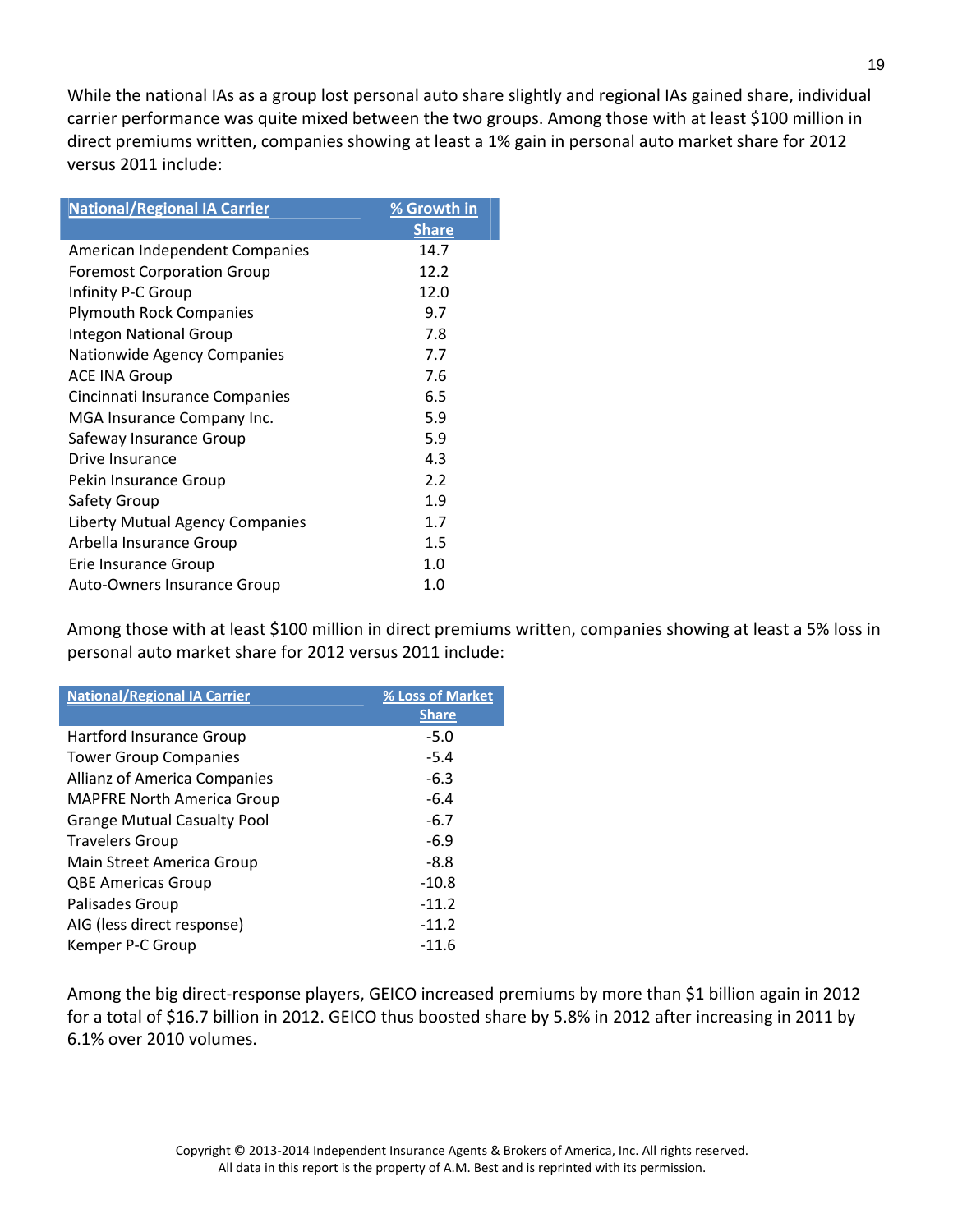Large military family provider USAA once again increased premiums by more than \$500 million in 2012, boosting their share by 5.1% to \$8.4 billion total for 2012.

Comparable percentage changes in market share in 2012 (over year‐prior numbers) for agents' major competitors were as follows:

| <b>Major Direct Response</b> | % Growth in         |
|------------------------------|---------------------|
| <b>Competitors</b>           | <b>Market Share</b> |
| <b>GEICO</b>                 | 5.8                 |
| <b>USAA Group</b>            | 5.1                 |
| Progressive Direct Cos.      | 3.9                 |
| Amica Mutual Group           | 1.6                 |

Among major captive agency carriers with more than \$500 million in annual premiums, comparable percentage changes in market share in 2012 (over year‐prior numbers) for agents' major competitors were as follows:

| <b>Major Captive Agency Competitors</b> | % Growth in         |
|-----------------------------------------|---------------------|
|                                         | <b>Market Share</b> |
| <b>Liberty Mutual Direct Companies</b>  | 6.1                 |
| Texas Farm Bureau Group                 | 2.7                 |
| <b>NJM Insurance Group</b>              | 0.5                 |
| Ameriprise P-C Companies                | 0.0                 |
| Alfa Insurance Group                    | $-0.4$              |
| Auto Club Group                         | $-0.5$              |
| <b>Farmers less Foremost</b>            | $-0.6$              |
| <b>Auto Club Enterprises</b>            | $-0.6$              |
| Southern Farm Bureau                    | $-1.3$              |
| <b>State Farm Group</b>                 | $-1.3$              |
| Tennessee Farmers Ins. Companies        | $-1.5$              |
| <b>Shelter Insurance Companies</b>      | $-1.7$              |
| <b>Sentry Insurance Group</b>           | $-2.0$              |
| California State Auto Group             | $-2.4$              |
| American Family Insurance Group         | $-3.9$              |
| <b>Allstate Direct Companies</b>        | $-4.3$              |
| <b>COUNTRY Financial P-C Group</b>      | $-4.5$              |
| Nationwide Direct Companies             | $-7.0$              |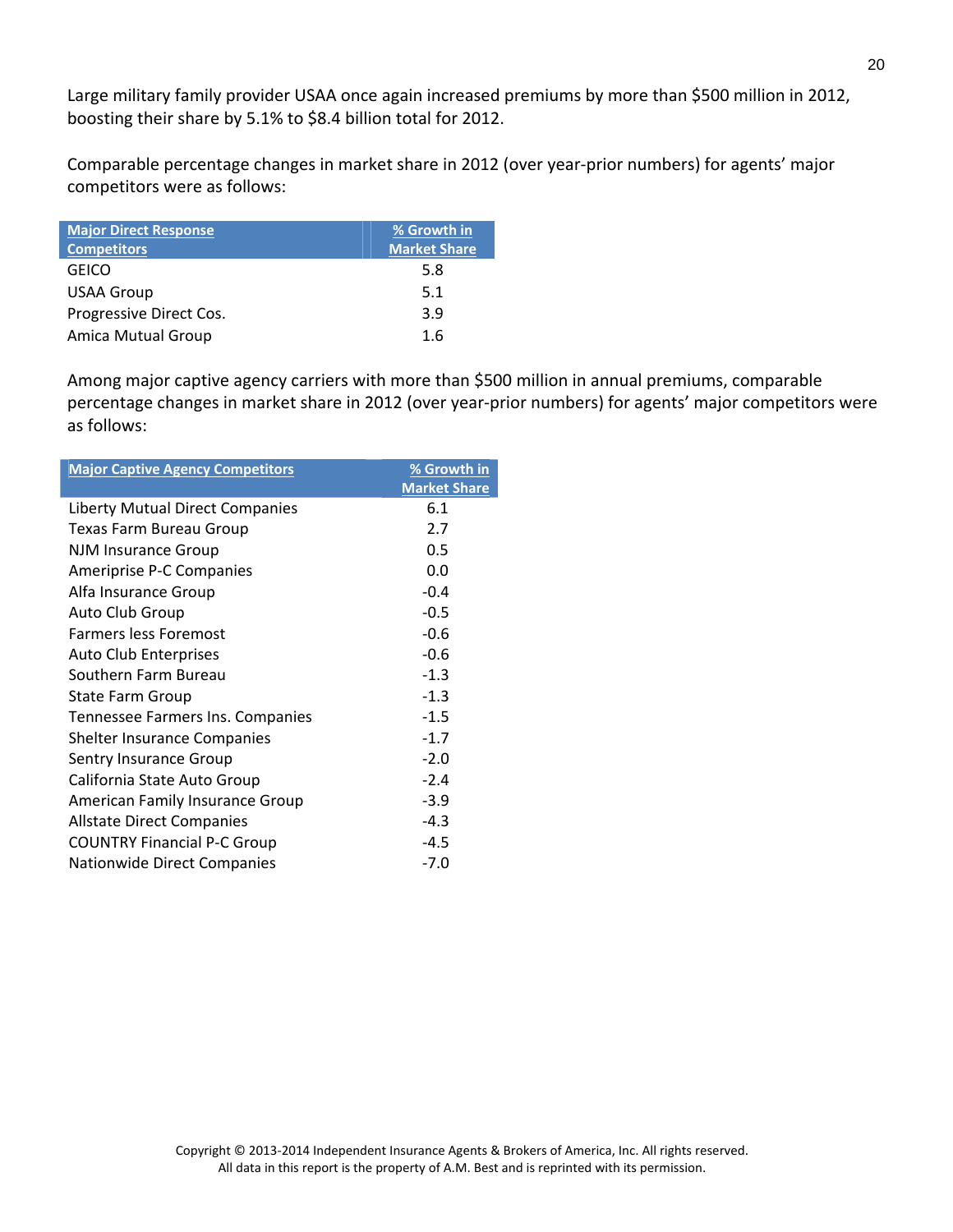#### **F. Homeowners Insurance Market**

|               |                                         | <b>2012 Homeowners</b> |                                  |
|---------------|-----------------------------------------|------------------------|----------------------------------|
|               | <b>Direct Premium</b><br><b>Written</b> | % Share                | % Premium Growth<br>2011 to 2012 |
| National      | \$11.6B                                 | 15.1                   | 3.9                              |
| Regional      | \$20.3B                                 | 26.4                   | 10.4                             |
| Exclusive     | \$40.8B                                 | 52.9                   | 3.3                              |
| <b>Direct</b> | \$4.4B                                  | 5.7                    | 11.1                             |
| TOTAL         | \$77.1B                                 | 100                    | 5.6                              |

The homeowners insurance market grew slightly faster in 2012 than in 2011, increasing \$4.1 billion in 2012, up slightly from the approximately \$3 billion it grew in 2011 over 2010.

That \$4.1 billion represented 5.6% growth over the \$73 billion written in 2011, for a total of \$77.1 billion in 2012. This 5.6% growth constitutes the fastest growth since the collapse of the housing market.

While homeowners premium continued to grow even during the recession, the 2012 rate of 5.6% also represents an acceleration of growth during each of the last three years.



Fully 45% of this growth was driven by regional IAs, who wrote \$20.3 billion, an increase of \$1.9 billion, or a huge 10.4% increase. National IAs wrote \$11.6 billion in premiums in 2012, an increase of \$400 million or 3.9% over 2011. Taken together, national and regional IAs wrote a total of \$31.9 billion of the \$77.1 billion written in 2012, representing 41.4% of the homeowners market.

Direct response also enjoyed double‐digit homeowners premium growth, writing 11.1% more in 2012 than 2011. However, because direct response companies only control 5.7% of the market, this impressive growth was off of a much smaller base.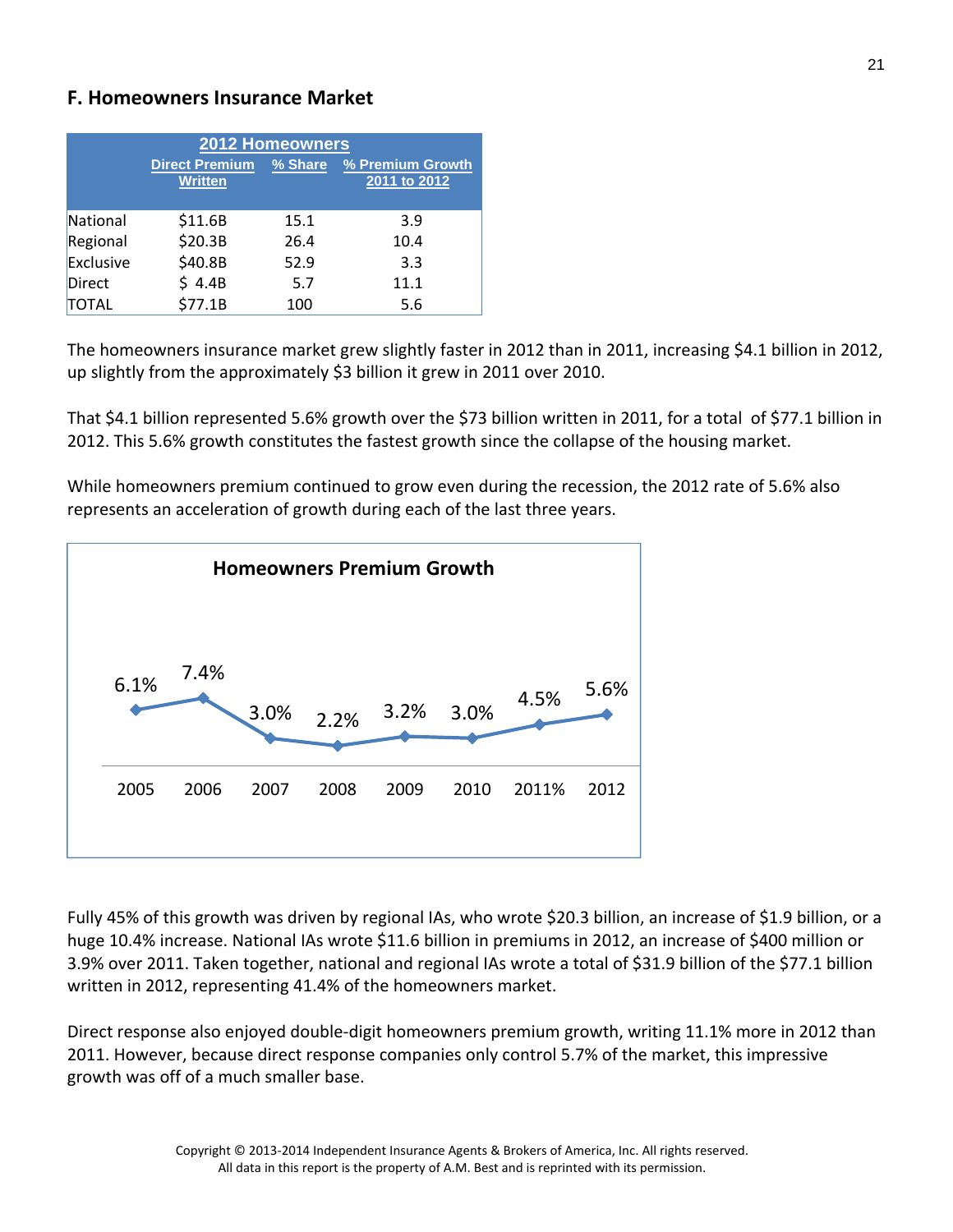In absolute dollars, direct response generated \$4.4 billion in 2012, about \$400 million more than it did in 2011.

While captive agents continued to dominate the homeowners market and grew premiums by more than \$1 billion in 2012, their market share continued to slip slightly. Captive agency carriers wrote \$40.7 billion in 2012, up \$1.3 billion (or 3.3%) over 2011. However, their growth was slightly less than the market average, and so their overall share dropped from 54.0% to 52.9% of the market.

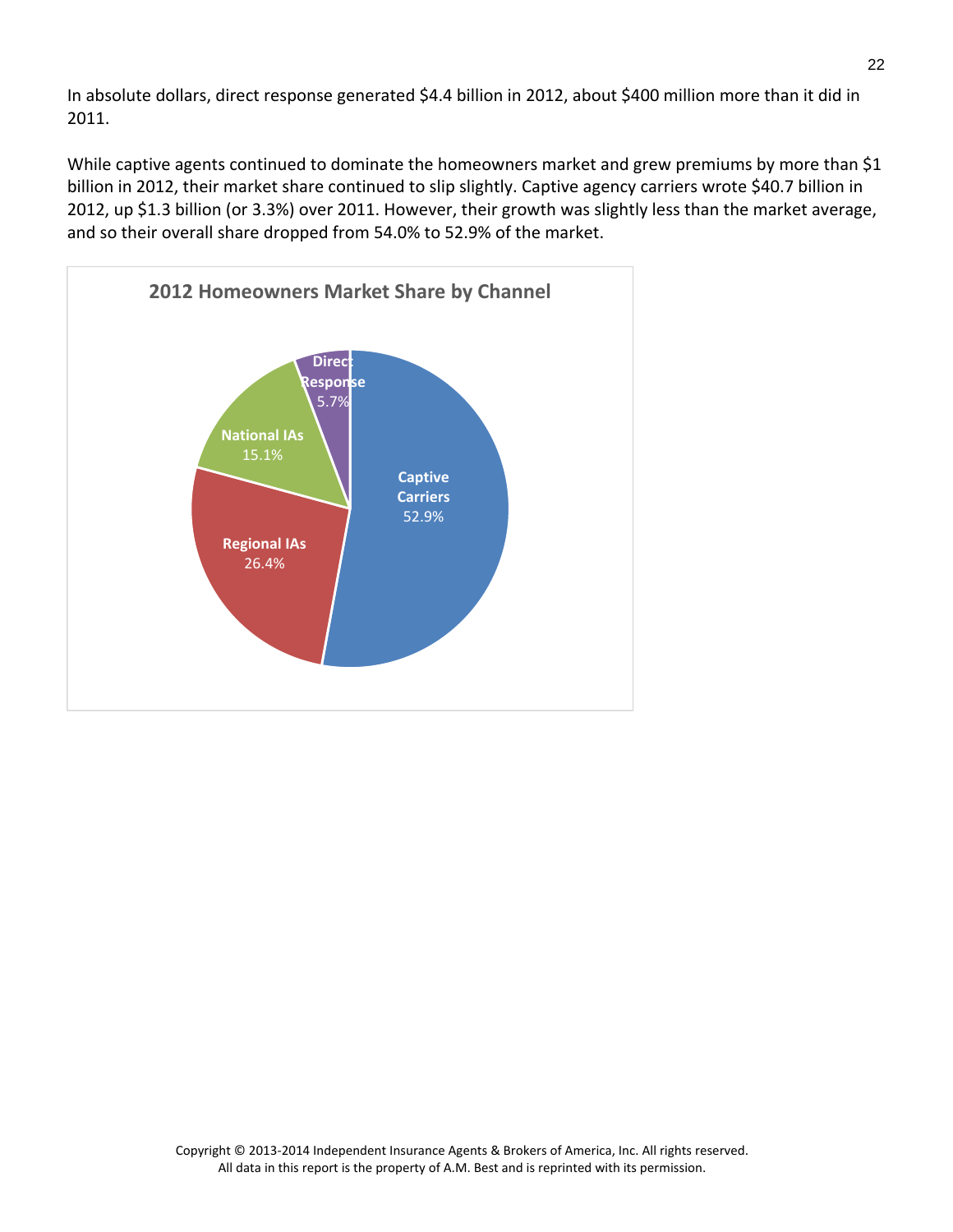#### **G. Homeowners Market Share: 2005 ‐ 2012**

The eight-year view of the homeowners market tells the story of a slight shift where regional independent agency carriers appear to capture several percentage points of market share at the expense of exclusive agency companies. While captive agencies still have a solid majority at 52.9% of the market, this is down from a prerecession high of 56.6% in 2008. Conversely, regional IA companies write 26.4% of the market now, up 4 percentage points from 2008 and up 4.5% from 2006.

National IA companies have slowly but surely lost a few fractions of a percentage point each year, culminating in a 1.5 percentage point decrease in share since 2005.

Quite unlike its strong success in personal auto, direct response has grown very slowly in homeowners, up only six‐tenths of a percentage point over the last eight years, and still writing a modest 5.7% of the market.

|       |             |                | Homeowners Share: 2005 - 2012  |       |       |                 |       |
|-------|-------------|----------------|--------------------------------|-------|-------|-----------------|-------|
|       | National IA |                | Regional IA • Exclusive Agency |       |       | Direct Response |       |
| 55.6% | 56.1%       | 56.6%<br>56.3% |                                | 56.2% | 52.4% | 54.0%           | 52.9% |
| 22.9% | 21.9%       | 22.2%          | 22.4%                          | 23.1% | 24.9% | 25.2%           | 26.4% |
| 16.6% | 16.8%       | 16.1%          | 16.1%                          | 15.6% | 15.7% | 15.3%           | 15.1% |
| 4.9%  | 5.2%        | 5.4%           | 4.9%                           | 5.1%  | 5.2%  | 5.4%            | 5.7%  |
|       |             |                |                                |       |       |                 |       |

*(Please refer to notes below regarding data that may have impacted homeowners share numbers.)*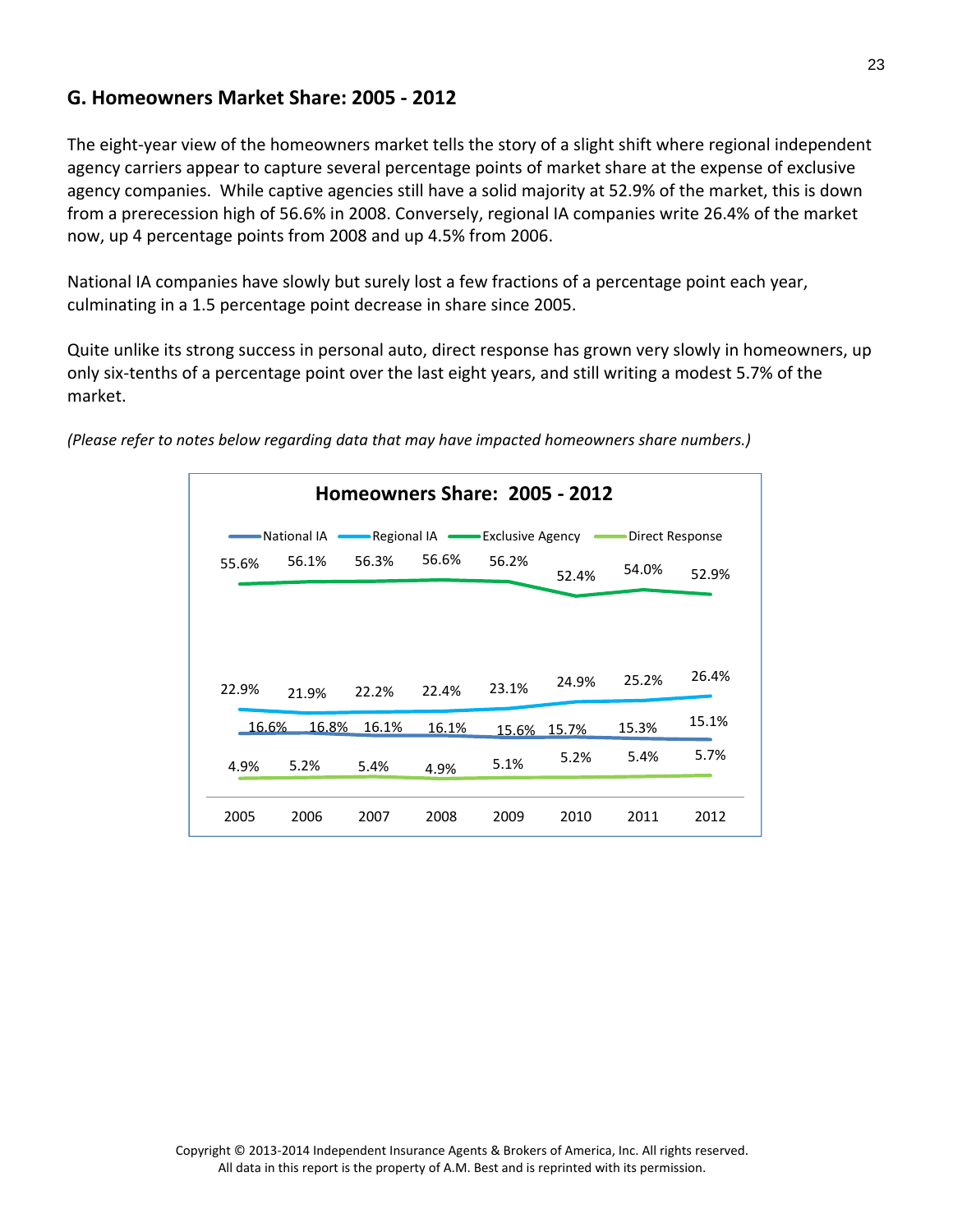#### **Largest IA Gains in Homeowners**

National and regional independent agency carriers‐‐those writing at least \$100 million in homeowners premiums--showing the largest percentage gains in homeowners market share for 2012 include:<sup>1</sup>

|                                     | % Growth in Market |
|-------------------------------------|--------------------|
| <b>National/Regional IA Carrier</b> | <b>Share</b>       |
| <b>QBE Americas Group</b>           | 71.7               |
| <b>ASI Companies</b>                | 17.0               |
| <b>Assurant P-C Group</b>           | 14.6               |
| <b>Fidelity National P-C Group</b>  | 13.9               |
| Erie Insurance Group                | 8.2                |
| Cincinnati Insurance Companies      | 7.2                |
| <b>ACE INA Group</b>                | 7.2                |
| Liberty Mutual Agency Companies     | 8.3                |
| Selective Insurance Group           | 6.6                |
| <b>Tower Group Companies</b>        | 6.0                |
| Safety Group                        | 5.7                |
| <b>Mercury General Group</b>        | 5.6                |
| <b>MAPFRE North America Group</b>   | 4.7                |
| Universal Ins. Holdings Group       | 2.5                |
| Pekin Insurance Group               | 2.4                |
| <b>MetLife Agency Companies</b>     | 2.2                |

Among those writing at least \$100 million in homeowners premiums that reported the largest percentage losses in homeowners market share for 2012 include:

| <b>National/Regional IA Carrier</b> | % Loss of<br><b>Market Share</b> |
|-------------------------------------|----------------------------------|
| Chubb Group of Insurance Companies  | $-1.3$                           |
| <b>Central Insurance Companies</b>  | $-1.8$                           |
| Hanover Ins. Group P-C Companies    | $-2.3$                           |
| <b>Vermont Mutual Group</b>         | $-3.1$                           |
| <b>Hartford Insurance Group</b>     | $-4.9$                           |
| <b>Travelers Group</b>              | $-5.1$                           |
| <b>NYCM Insurance Group</b>         | $-5.9$                           |
| Motorists Insurance Pool            | $-6.1$                           |
| AIG (less direct response)          | $-6.4$                           |
| Alianz of America Companies         | $-10.5$                          |
| <b>Quincy Mutual Group</b>          | $-10.7$                          |
| Main Street America Group           | $-15.7$                          |

 $\overline{a}$ 

 $^{\rm 1}$ Note it is easier for carriers with smaller books in this line to show larger percentage changes in market share because they are *working from a smaller premium base.*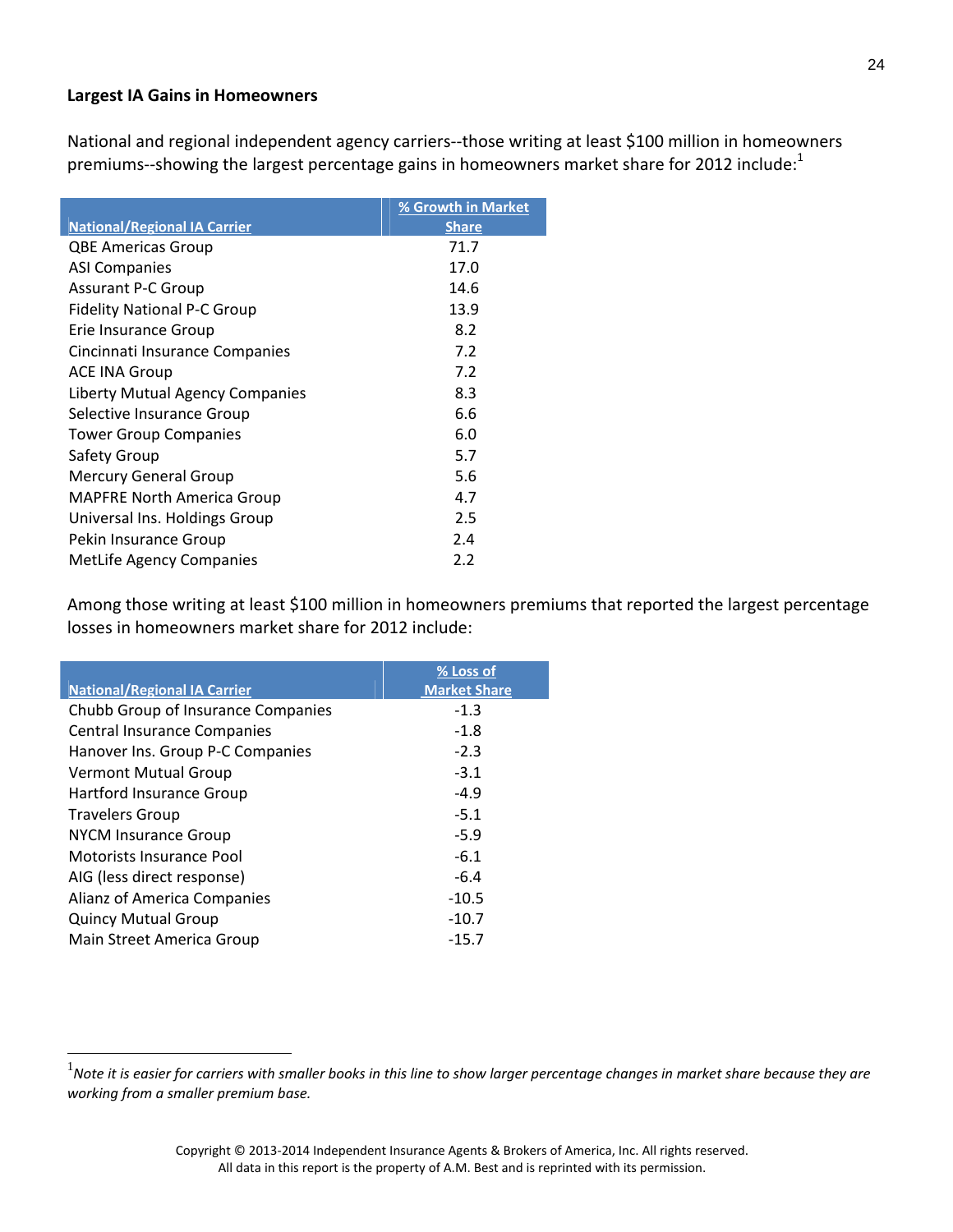#### **Competitors**

Of the direct response competitors, only USAA writes more than \$1 billion in homeowners premiums.

| <b>Major Direct Response</b> | % Growth in         |
|------------------------------|---------------------|
| <b>Competitors</b>           | <b>Market Share</b> |
| <b>USAA Group</b>            | 5.5                 |
| <b>Amica Mutual Group</b>    | 3.1                 |
| Progressive                  | 1.3                 |

Below are market share gains or losses for captive agencies with more than \$100 million in homeowners premiums:

| <b>Major Captive Agent</b>             | % Change in         |
|----------------------------------------|---------------------|
| Competitors*                           | <b>Market Share</b> |
| Ameriprise P-C Companies               | 17.1                |
| Texas Farm Bureau Group                | 6.5                 |
| <b>Liberty Mutual Direct Companies</b> | 6.4                 |
| Farm Bureau P-C Group                  | 4.7                 |
| <b>NJM Insurance Group</b>             | 4.5                 |
| Tennessee Farmers Ins. Companies       | 4.0                 |
| <b>Homesite Group</b>                  | 3.8                 |
| <b>Auto Club Enterprises</b>           | 2.6                 |
| Shelter Insurance Companies            | 1.4                 |
| <b>COUNTRY Financial PC Group</b>      | $-1.6$              |
| <b>American Family Insurance Group</b> | $-2.0$              |
| Farmers (less Foremost)                | $-2.3$              |
| <b>State Farm Group</b>                | $-2.9$              |
| Farm Bureau Mutual Ins. of AR          | $-3.1$              |
| Horace Mann Insurance Group            | $-3.7$              |
| Nationwide Direct Companies            | $-4.0$              |
| <b>Allstate Direct Companies</b>       | $-4.3$              |
| <b>American National P&amp;C Group</b> | $-5.4$              |
| Munich-American Holding Corp.          | $-5.9$              |
| North Carolina Farm Bureau Group       | $-7.9$              |
| Georgia Farm Bureau Group              | $-8.6$              |
| Alfa Insurance Group                   | $-14.4$             |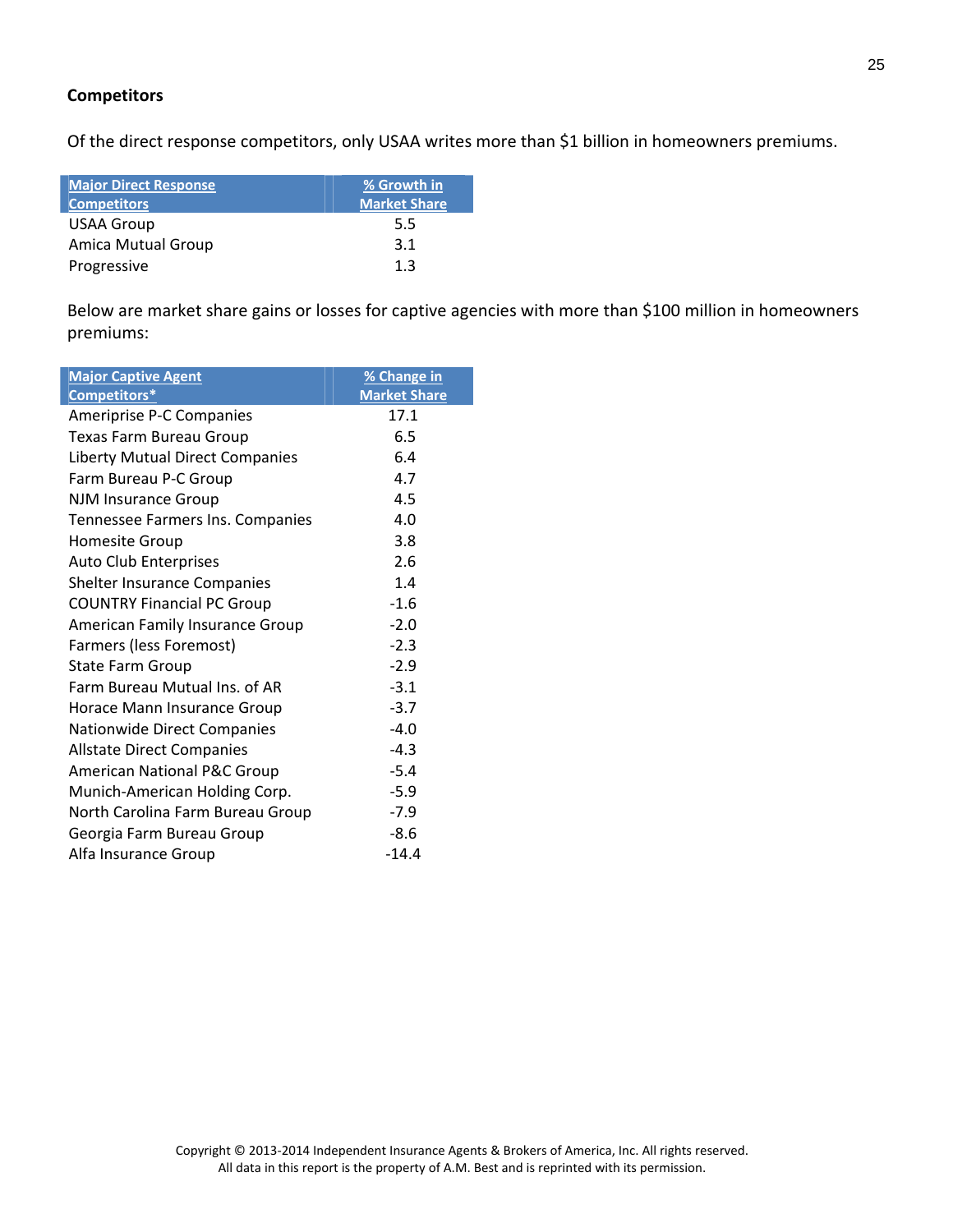### **Final Thoughts on the Overall Personal Lines Market**

As noted in IIABA's previous market share reports, independent agents and brokers have a lucrative opportunity in this enormous insurance consumer marketplace:

- More than one-quarter of a trillion dollars now are written in personal line premiums each year. Booking a market share of what appears to be a mere 0.1% actually translates to more than \$250 million per year in premiums written.
- The personal lines market is slightly larger than the commercial lines market. At \$255 billion in total premiums, personal is \$3 billion larger than the \$252 billion commercial basket.
- Personal lines premiums grew nearly \$10.0 billion in 2012 over 2011 and just 1 percentage point of the annual growth represents an opportunity of \$100 million in premiums written.
- The independent agency carriers' overall share is higher now than it was during the 1990s, and regional IAs have increased their market share from about 18% to almost 26% of the personal lines market.
- IAs were able to grow personal lines market share at least slightly in 26 states.
- Private-passenger auto alone represents more than one-third of the total p-c premium pool, including commercial lines. The sheer size of that market presents an attractive opportunity, particularly in those states where the IA channel isn't saturated.
- Relative to commercial lines truly dominated by independent agents and brokers —auto, home and related personal lines of coverage represent a massive pool of untapped potential into which independent agents and brokers can wade. Well-managed, strategically thinking agencies are seeking customers in all lines of coverage, including personal lines.
- Many IAs are competing locally with the direct response companies and captive agencies by combining customized service and advanced technology in their personal lines marketing. In addition to exceptional personal service, agents are using real time pricing and communications technologies to provide a set of competitively priced products and choices from multiple Trusted Choice insurance brands, practices that direct response websites, call centers and captive agencies can't replicate.
- Some IAs have taken on direct response competitors directly by providing affordable instant online quotes from agency websites and then adding exceptional customer service during customer onboarding, routine servicing, and renewal.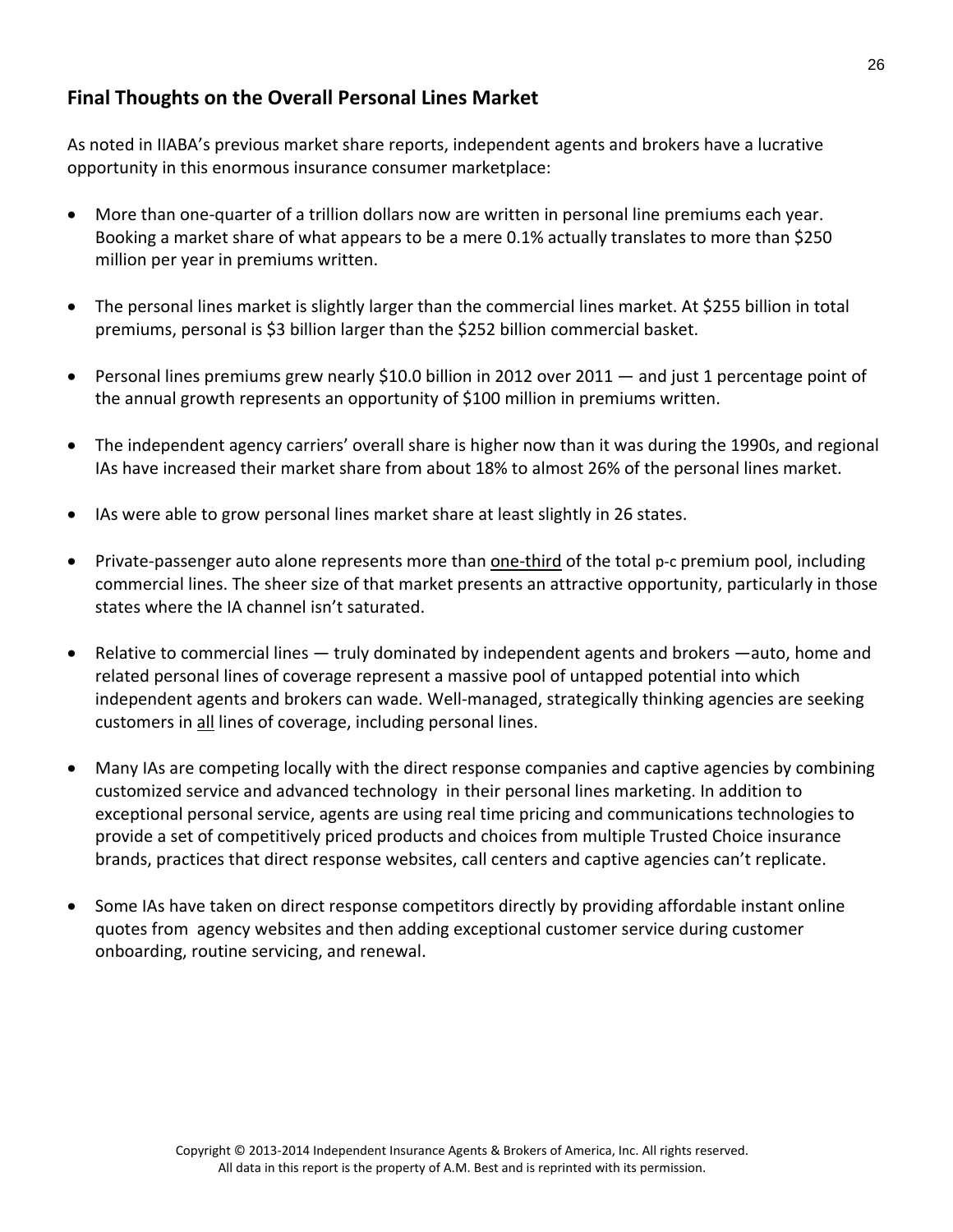# **IV. Expense Comparisons**

 $\overline{a}$ 

A frequently discussed topic when comparing various insurance distribution systems is carrier expense ratios.

Does one channel have an inherent advantage over the other resulting from lower costs?

While it is true that direct response as a category is the most efficient channel, a closer look at individual insurance company performance shows that some independent agency players challenge direct response firms on this key performance metric.

For this comparison, we examine carriers' operating ratios for private-passenger auto insurance — the line of business in which *all* distribution systems compete in a major way. Net operating expense ratios can be used to compare efficiency across companies and distribution methods.<sup>2</sup> Lower net operating expense ratios reflect more efficient operations.

The expense ratios calculated for 2012 for each channel did not vary greatly from 2011. As mentioned above, the direct response category is the most efficient overall, holding a slightly greater than 11‐ percentage‐point advantage over regional independent agency carriers, and almost 14 percentage points over national IA carriers. Direct writers also enjoyed an 11‐point advantage over captive agency carriers in 2012.

However, we consistently have found over the 18 years in which we have conducted this study that both national and regional IAs perform better than many captive agency firms and often rival direct response channels on efficiency.

While it is true  $-$  generally speaking  $-$  that direct channels save by not paying agency commissions, this advantage is largely offset by the hefty advertising and marketing bills these firms pay.

 $^2$ Because of the discrepancies in how companies categorize their expenses, IIABA has found that the only way to get a true "apples to apples" comparison is to use operating expense ratios. The operating ratio is the combination of the company's underwriting expense ratio and loss adjustment expense ratio. The underwriting expense ratio includes the commissions/broker *fees ratio, other acquisition expense ratio, general expense ratio, and the taxes, licenses and fees ratio.*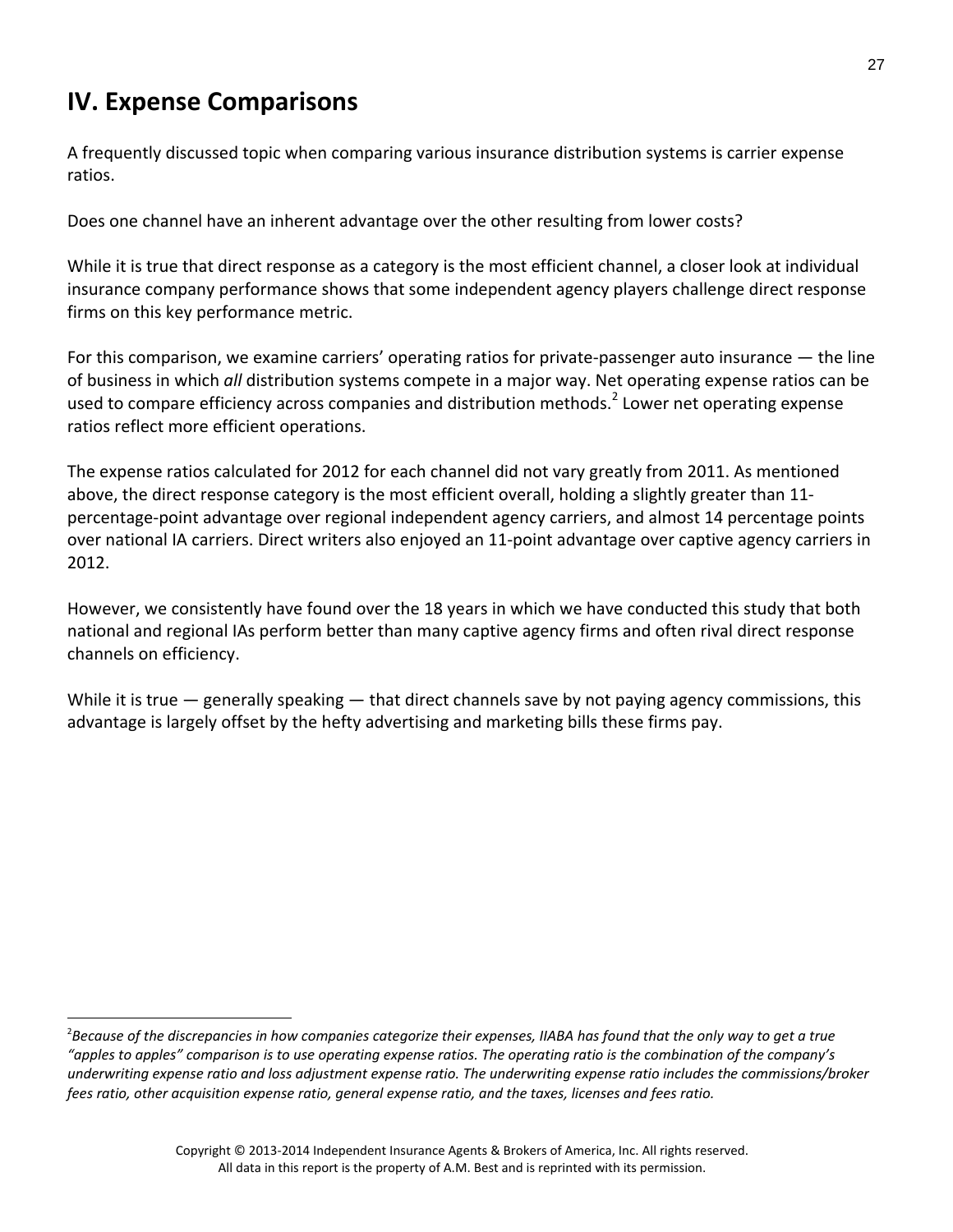## **A. 2012 Private‐Passenger Auto Operating Ratios**

The following table of operating ratios in personal automobile insurance lists selected independent agent, large captive and direct response companies. All are sorted from most efficient to least efficient.

| <b>Operating Expense Ratios for Select Insurance Agencies</b> |                 |                |                 |                 |
|---------------------------------------------------------------|-----------------|----------------|-----------------|-----------------|
|                                                               | <b>Regional</b> | <b>Captive</b> | <b>Direct</b>   |                 |
|                                                               | IA              | IA             | <b>Agencies</b> | <b>Response</b> |
| <b>USAA Group</b>                                             |                 |                |                 | 21.1            |
| Government Employees Group                                    |                 |                |                 | 26.7            |
| <b>Mercury General Group</b>                                  |                 | 31.9           |                 |                 |
| <b>Progressive Direct Companies</b>                           |                 |                |                 | 32.1            |
| Donegal Insurance Group                                       |                 | 33.3           |                 |                 |
| <b>Allstate Direct Companies</b>                              |                 | 34.1           |                 |                 |
| <b>State Farm Group</b>                                       |                 | 34.3           |                 |                 |
| <b>Amica Mutual Group</b>                                     |                 |                |                 | 34.4            |
| Cincinnati Insurance Companies                                | 35.5            |                |                 |                 |
| <b>Hartford Insurance Group</b>                               | 35.8            |                |                 |                 |
| Farm Bureau P-C Group                                         |                 |                | 36.4            |                 |
| United Farm Bureau of IN Group                                |                 |                | 36.5            |                 |
| Arbella Insurance Group                                       |                 | 36.7           |                 |                 |
| <b>State Auto Insurance Companies</b>                         |                 | 37.3           |                 |                 |
| Farmers (less Foremost)                                       |                 |                | 38.9            |                 |
| Chubb Group of Insurance Companies                            | 38.9            |                |                 |                 |
| AIG (less direct response)                                    | 39.0            |                |                 |                 |
| Hanover Ins. Group P-C Companies                              | 39.5            |                |                 |                 |
| Erie Insurance Group                                          |                 | 40.0           |                 |                 |
| <b>MetLife Agency Companies</b>                               |                 | 40.7           |                 |                 |
| Auto-Owners Insurance Group                                   |                 | 41.4           |                 |                 |
| Kemper P-C Group                                              | 42.0            |                |                 |                 |
| <b>Travelers Group</b>                                        | 42.7            |                |                 |                 |
| <b>EMC Insurance Companies</b>                                | 44.6            |                |                 |                 |
| Ameriprise P-C Companies                                      |                 |                | 44.9            |                 |
| <b>American National P-C Group</b>                            |                 |                | 46.0            |                 |
| Auto Club Enterprises Ins. Group                              |                 |                | 46.2            |                 |
| <b>ACE INA Group</b>                                          | 51.3            |                |                 |                 |
|                                                               |                 |                |                 |                 |
| <b>Averages by Channel of</b>                                 |                 |                |                 |                 |
| <b>Top Firms within Each Category:</b>                        |                 |                |                 |                 |
| <b>National Agency Writers</b>                                | 40.9            |                |                 |                 |
| <b>Regional Agency Writers</b>                                |                 | 38.1           |                 |                 |
| <b>Exclusive Agency Writers</b>                               |                 |                | 40.6            |                 |
| <b>Direct Response Writers</b>                                |                 |                |                 | 26.4            |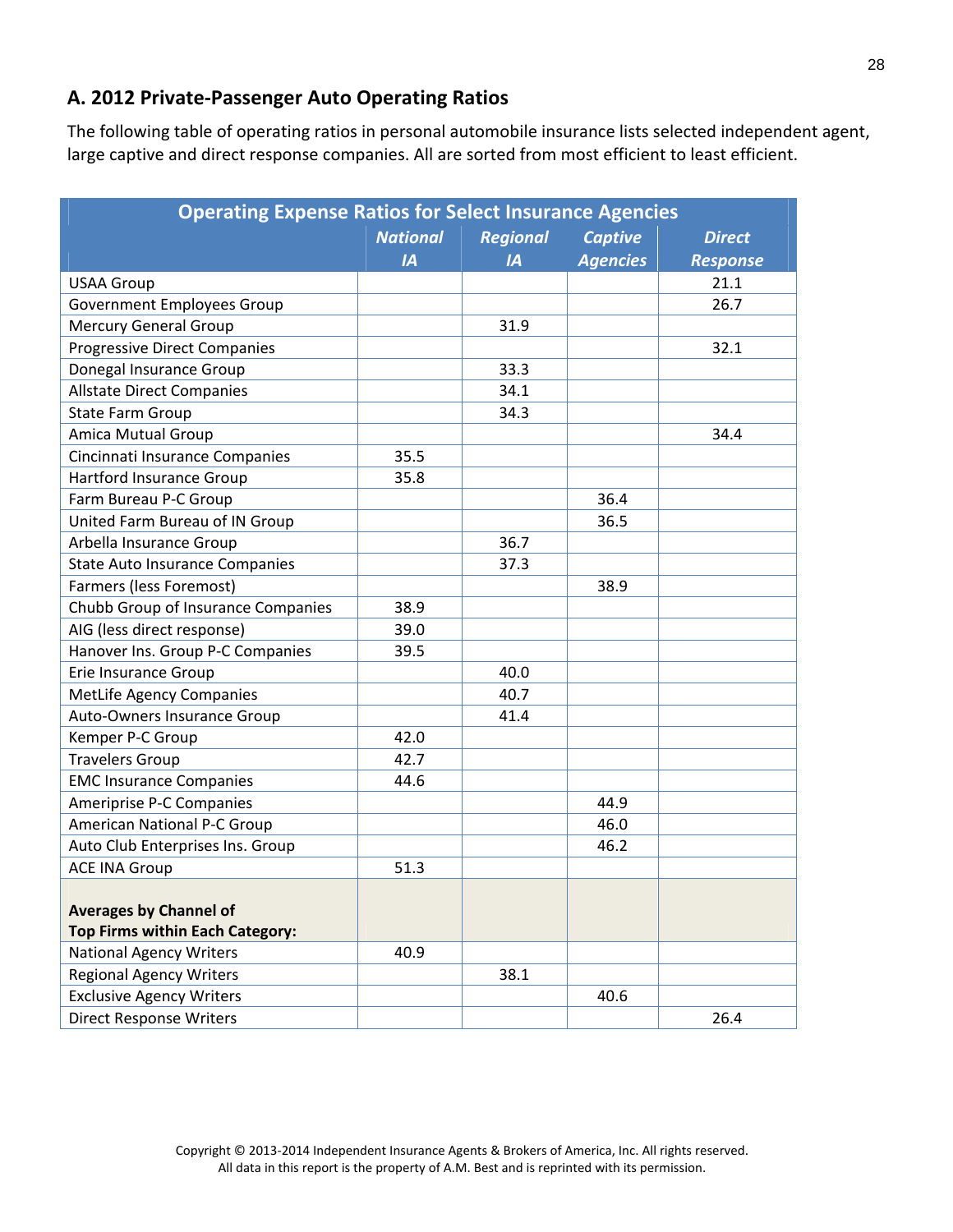# **V. Commercial Lines**

The commercial insurance market grew more than \$10 billion for the second year in a row and was approaching the size it enjoyed before the economic recession of the previous decade. Commercial lines premiums grew \$10.4 billion in 2012 — and independent agents generated \$8.3 billion of that new business.

While this represents a slight slowdown relative to 2011, total premiums are now back over the quarter‐ billion-a-year mark, proving that last year's rebound from contraction to growth was the start of a trend rather than a blip.

| <b>2012 Commercial Lines</b> |                                                      |      |              |  |
|------------------------------|------------------------------------------------------|------|--------------|--|
|                              | % Share<br><b>Direct Premium</b><br>% Premium Growth |      |              |  |
|                              | <b>Written</b>                                       |      | 2011 to 2012 |  |
| National                     | \$114.2B                                             | 45.3 | 3.0          |  |
| Regional                     | \$86.0B                                              | 34.1 | 6.1          |  |
| Exclusive                    | \$49.6B                                              | 19.7 | 4.2          |  |
| Direct                       | \$2.2B                                               | 0.9  | 8.1          |  |
| TOTAL                        | \$252.0B                                             | 100  | 4.3          |  |

Nearly identically to 2011, all channels saw premium growth in 2012, but regional agency writers again captured more than their previous share of this growth, slightly improving their market share at the expense of other channels. However, no channel gained or lost more than 1 percentage point of share.

National independent agency carrier premiums grew by \$3.3 billion, or 3.0%, to close at \$114.2 billion in 2012. Regional IAs wrote \$4.9 billion, or 6.1% more than in 2011, closing a total of \$86 billion in premiums in 2012. Exclusive agency writers booked \$2.0 billion more than in 2010, for a total of \$43.8 billion.

Direct response carriers grew premiums 8.1%, doubling 2011 annual growth, closing \$166 million more in 2012 than in 2011, nearly double the \$88 million in growth in 2011 over 2010. However, at \$2.2 billion in total premiums, this again led to a market share of 1% of the market.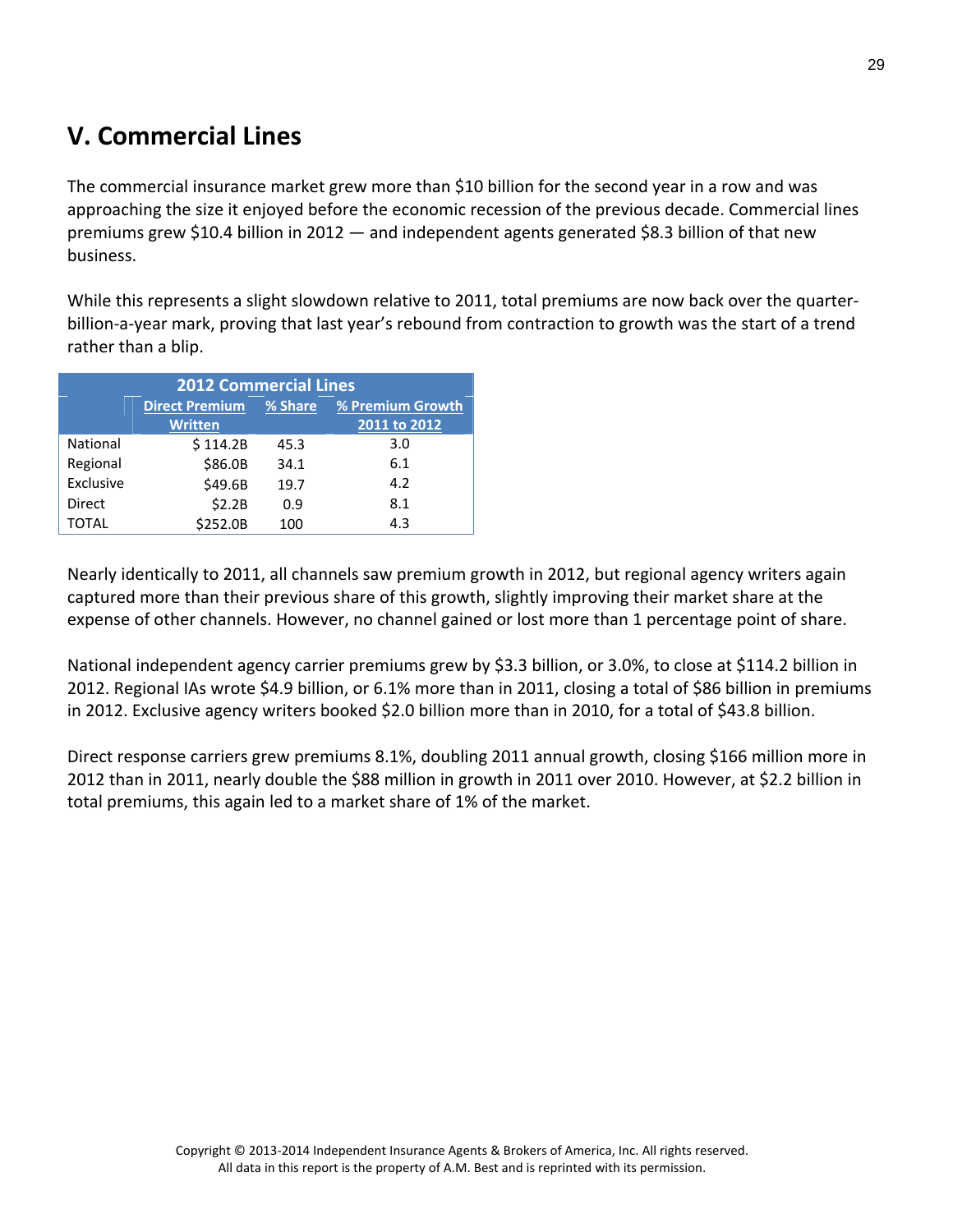

After two years of back-to-back growth of \$10 billion, commercial lines are now the highest they have been since 2007. If this growth continues for a third year, the market will have fully rebounded to its pre‐recession size of about \$260 billion per year.



Copyright © 2013‐2014 Independent Insurance Agents & Brokers of America, Inc. All rights reserved. All data in this report is the property of A.M. Best and is reprinted with its permission.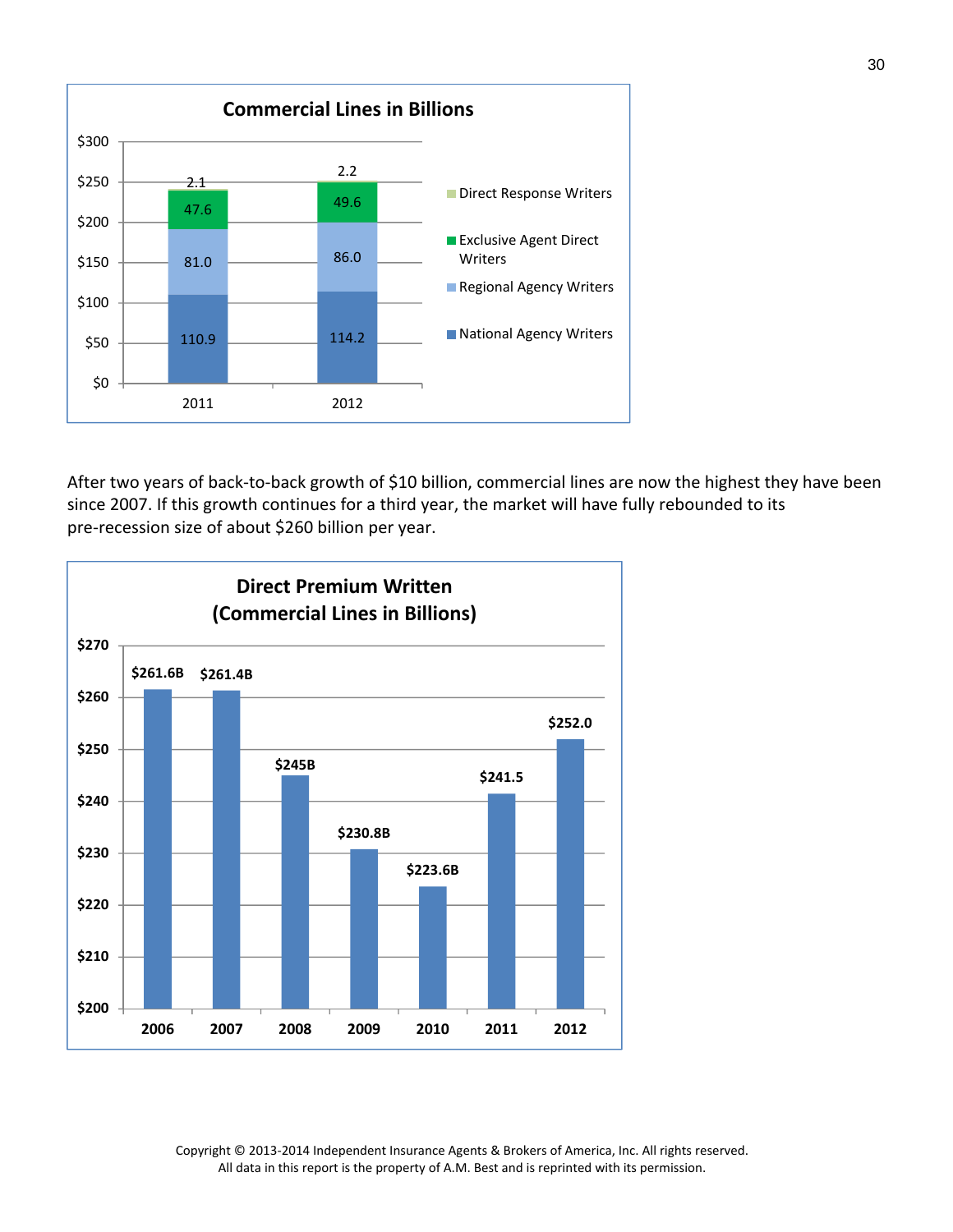In the last year, market share shifted a minor fraction of 1 percentage point, with national IAs giving regional IAs 0.6 points, and exclusive agency and direct response holding flat between 2011 and 2012.

However, looking back over the last seven years, the shift becomes slightly more pronounced. Between 2006 and 2012, national IAs were down 2.8 percentage points while regionals were up 1.8 points. Captive writers increased 0.8 points over that period, while direct response crept up slightly, 0.2 points, although failing once again to control even 1 percentage point of market share.

| <b>Commercial Lines Share: 2006 - 2012</b> |                                                                |       |       |       |       |       |
|--------------------------------------------|----------------------------------------------------------------|-------|-------|-------|-------|-------|
|                                            | National IA — Regional IA — Exclusive Agency — Direct Response |       |       |       |       |       |
| 48.1%                                      | 48.0%                                                          | 46.2% | 47.7% | 47.2% | 45.9% | 45.3% |
| 32.3%                                      | 32.1%                                                          | 32.9% | 31.5% | 31.5% | 33.5% | 34.1% |
| 18.9%                                      | 19.1%                                                          | 20.1% | 19.9% | 18.4% | 19.7% | 19.7% |
| 0.7%                                       | 0.8%                                                           | 0.8%  | 0.9%  | 0.9%  | 0.9%  | 0.9%  |
| 2006                                       | 2007                                                           | 2008  | 2009  | 2010  | 2011  | 2012  |

Taken together, national and regional IA share has rebounded in 2011 and 2012, much like the broad commercial market itself.

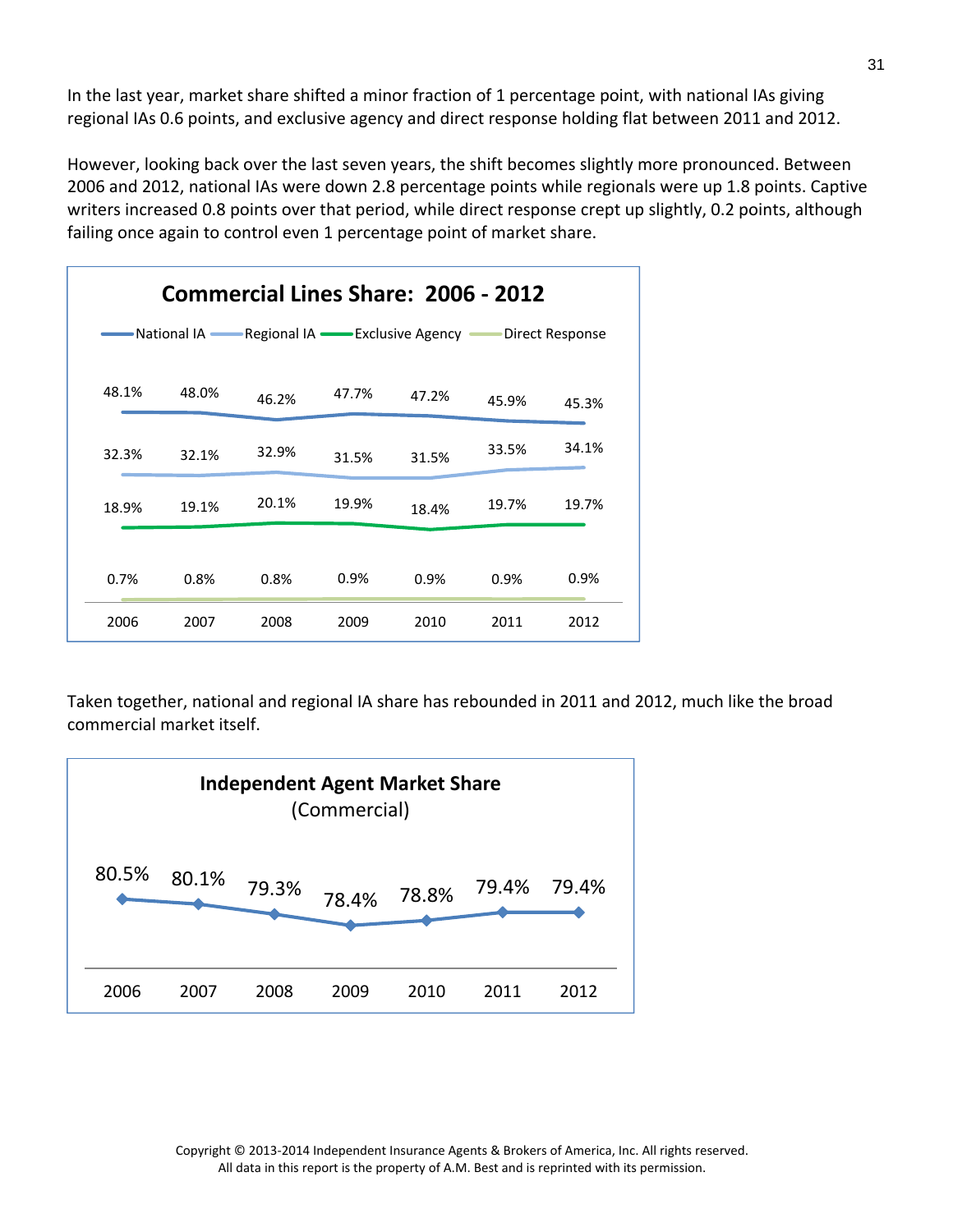### **A. Commercial Auto**

Commercial automobile grew three times more in 2012 than in 2011, expanding by \$1.1 billion (or 4.6%) in 2012 compared with the modest \$330 million or 1.4% growth enjoyed in 2011 over 2010 results. Closing 2012 with \$25.2 billion, commercial automobile insurance represents almost exactly 10% of the broader commercial market.

Almost all of this growth was captured by independent insurance agents and brokers, who increased premiums \$935 million over 2011 levels. Most of this was driven by regional writers who contributed \$850 million of that growth. They wrote a total of \$11.7 billion in premiums in 2012. National writers wrote about 1% more than the previous year, for a total of \$9.5 billion. Together these IAs wrote 84% of all commercial auto premiums.

While direct response growth was 27% over 2011 levels, a review of the math shows that this is a trivial increase of \$13 million over a miniscule base of \$46 million, which still represents less than one‐quarter of 1 percent market share. If the direct response writers were planning to replicate their success in personal auto in the commercial auto market, it did not happen in 2012.

Captive agencies did increase premiums by \$153 million, a 4% boost. And they're closing in on \$4 billion written, or just over 15% of the market.

| <b>2012 Commercial Auto</b> |                                         |      |                                          |  |
|-----------------------------|-----------------------------------------|------|------------------------------------------|--|
|                             | <b>Direct Premium</b><br><b>Written</b> |      | % Share % Premium Growth<br>2011 to 2012 |  |
| National                    | \$9.5B                                  | 37.7 | 0.9                                      |  |
| Regional                    | \$11.7B                                 | 46.4 | 7.8                                      |  |
| Exclusive                   | \$4.0B                                  | 15.7 | 4.0                                      |  |
| TOTAL                       | \$25.2B                                 | 100  | 4.6                                      |  |

The market share in commercial auto held relatively steady for captive agents and direct response, but national IA writers wrote 1.4 percentage points less, which was made up by regional IA writers, who jumped from 45.0% to 46.4%.

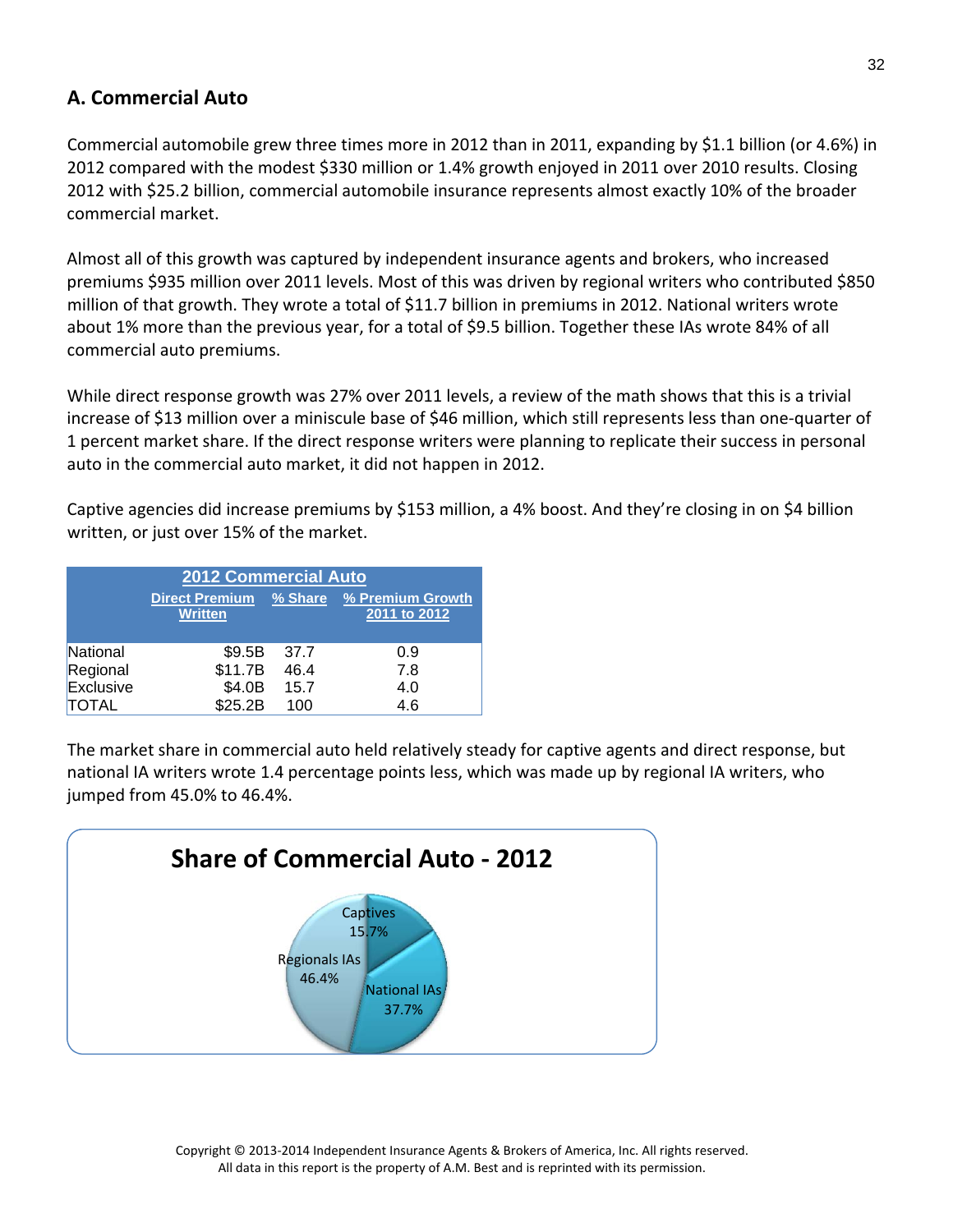#### **B. Workers' Compensation**

| 2012 Workers' Comp |                                         |      |                                          |  |
|--------------------|-----------------------------------------|------|------------------------------------------|--|
|                    | <b>Direct Premium</b><br><b>Written</b> |      | % Share % Premium Growth<br>2009 to 2011 |  |
| National           | \$20.9B                                 | 45.7 | 6.0                                      |  |
| Regional           | \$17.5B                                 | 38.3 | 4.3                                      |  |
| Exclusive          | \$7.3B                                  | 16.0 | 9.8                                      |  |
| <b>TOTAL</b>       | \$45.8B                                 | 100  | 5.9                                      |  |

While not growing as fast as the very bullish rate at which it did in 2011, the workers' compensation line experienced a second year of solid growth in 2012, after shrinking steadily between 2007 and 2010.

Furthermore, workers' comp again grew faster than the overall commercial marketplace and now represents 18% of all commercial premiums. Increasing the premium pool by \$2.6 billion over 2011 levels, workers' comp now totals \$45.8 billion.

Independent agency carrier premiums in workers' comp grew by \$1.9 billion, which is less than the nearly \$3 billion expansion it enjoyed in 2011, but it still represents a solid increase of 5.2% over 2011 levels. Of this, national IAs wrote \$20.9 billion, a 6% or \$1.2 billion increase over 2011. Regional IAs wrote \$17.5 billion, a 4.3% (\$0.7 billion) increase over the previous year.

Exclusive agent writers wrote \$650 million more in premiums for a total of \$7.3 billion. Given the considerably smaller base, this represents a growth rate of 9.8%.

By beating the market's overall growth rate, exclusive agents thus increased their market share slightly at the expense of national IA writers, with the later giving a portion of one percentage point to the former.

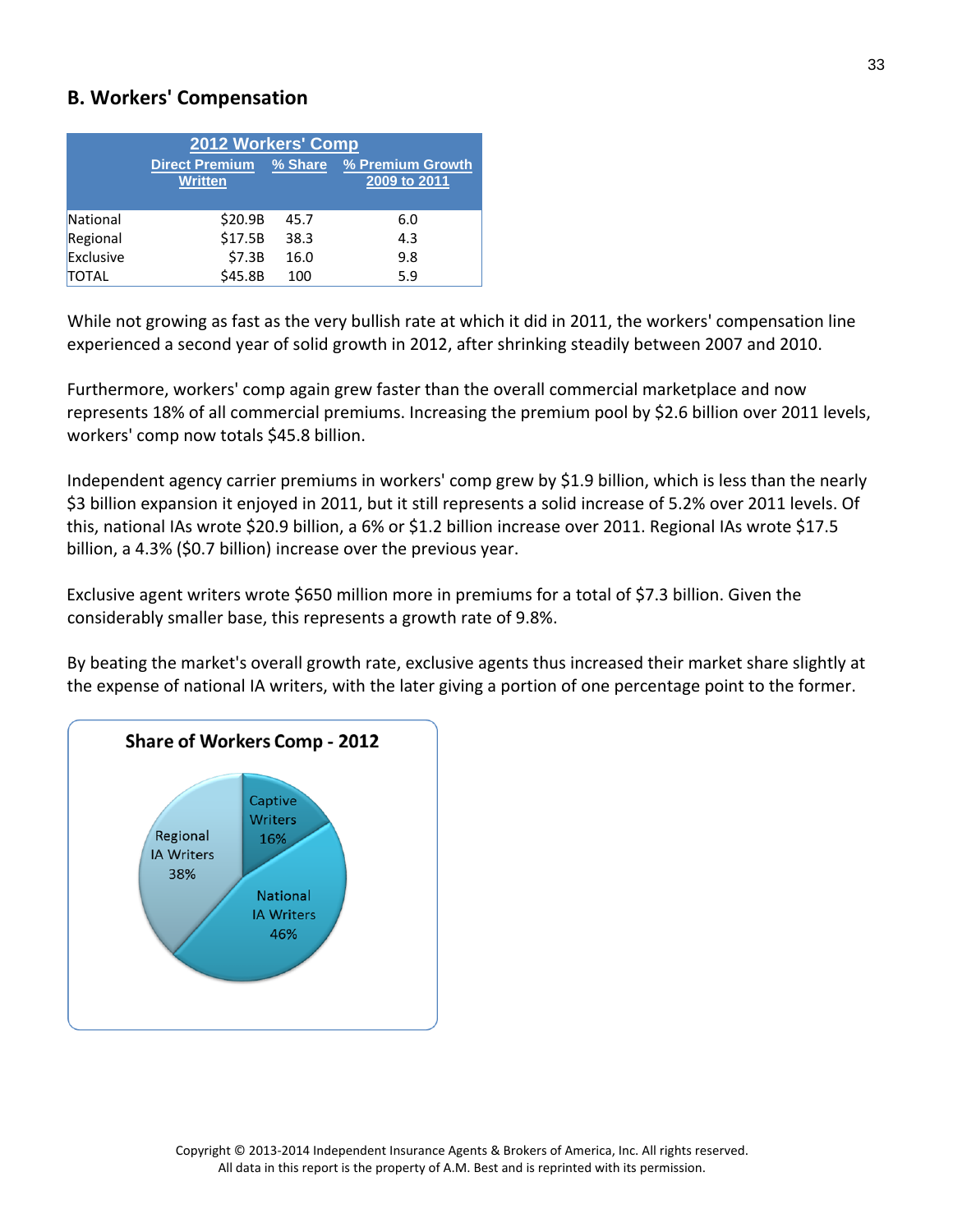### **C. Gains and Losses in Commercial Lines**

These national and regional independent agency carriers experienced percentage growth in overall commercial lines market share in 2012 (among carriers with at least \$1 billion in direct premium written).

(Note: Remember that it is easier for carriers with smaller books in this line to show big percentage changes in market *share because they are working from a smaller premium base.)*

| <b>Independent Agency Carrier</b>     | % Growth in         |
|---------------------------------------|---------------------|
|                                       | <b>Market Share</b> |
| <b>Starr International Group</b>      | 41.7                |
| Main Street America Group             | 15.3                |
| Berkshire Hathaway (less GEICO)       | 14.4                |
| <b>State Auto Insurance Companies</b> | 13.8                |
| Meadowbrook Insurance Group           | 12.7                |
| Fairfax Financial (USA) Group         | 9.7                 |
| Cincinnati Insurance Companies        | 9.6                 |
| Alleghany Ins Holdings Group          | 8.4                 |
| <b>Markel Corporation Group</b>       | 8.0                 |
| Hanover Ins. Group P-C                | 7.5                 |
| W. R. Berkley Insurance Group         | 7.4                 |
| Erie Insurance Group                  | 5.8                 |
| Drive Insurance                       | 6.6                 |
| <b>EMC Insurance Companies</b>        | 6.5                 |
| Nationwide Agency Companies           | 5.7                 |
| Philadelphia Ins/Tokio Marine Group   | 5.5                 |
| Selective Insurance Group             | 5.5                 |
| Arch Insurance Group                  | 3.3                 |
| <b>Assurant P-C Group</b>             | 2.8                 |
| Zurich Financial Svcs. NA Group       | 2.5                 |
| <b>CNA Insurance Companies</b>        | 1.7                 |
| Great American P-C Ins. Group         | 1.4                 |
| Auto-Owners Insurance Group           | 0.7                 |
| <b>AXIS Insurance Group</b>           | 0.7                 |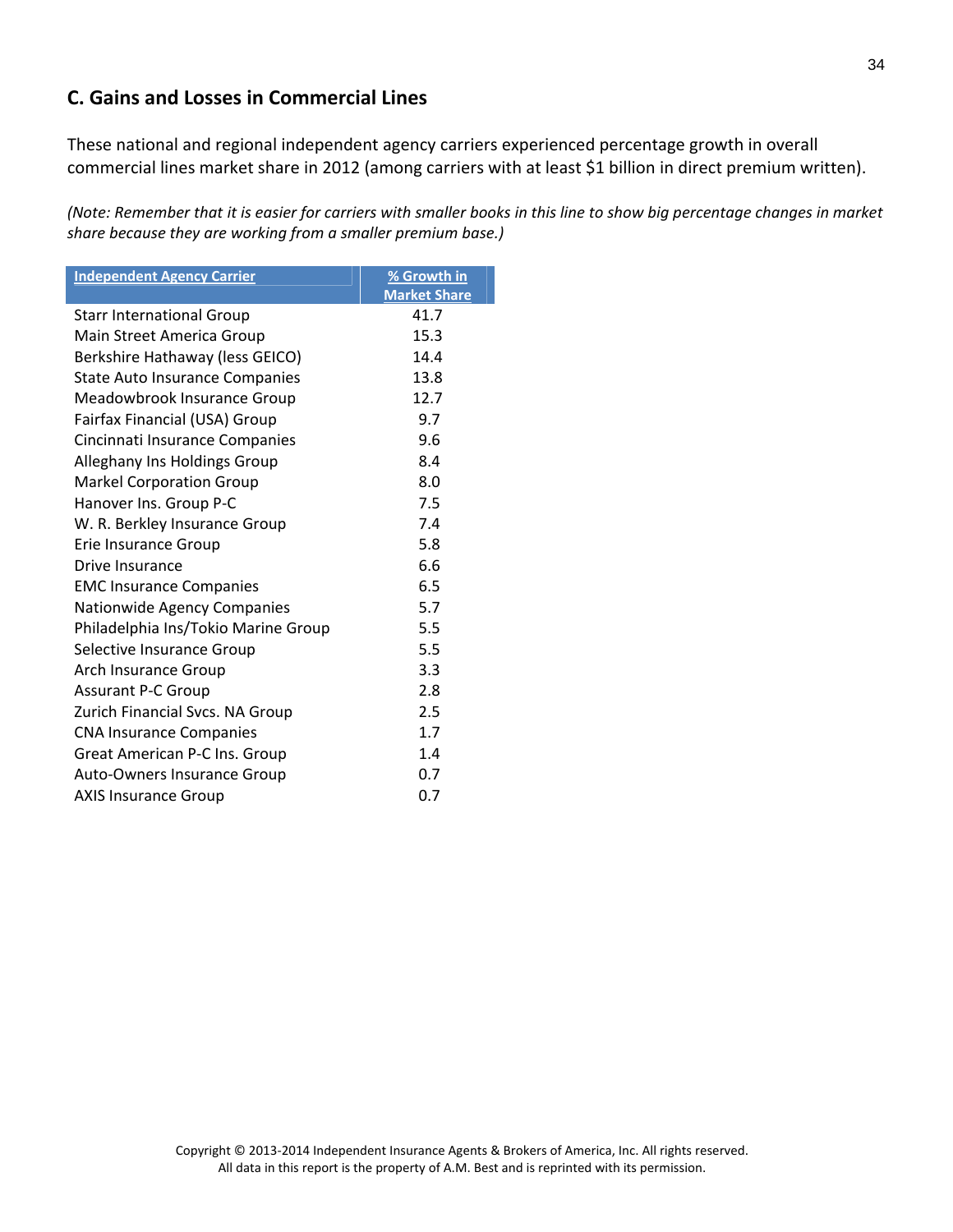Many major independent agency carriers experienced some decline in commercial lines market share in 2012.

| <b>Independent Agency Carrier</b> | % Change in         |
|-----------------------------------|---------------------|
|                                   | <b>Market Share</b> |
| <b>Travelers Group</b>            | $-0.3$              |
| <b>Tower Group Companies</b>      | $-1.1$              |
| Chubb Group of Insurance Co.      | $-2.0$              |
| <b>HCC Insurance Group</b>        | $-2.4$              |
| <b>ACE INA Group</b>              | $-2.5$              |
| Hartford Insurance Group          | $-2.9$              |
| <b>XL America Group</b>           | $-4.1$              |
| Allianz of America Companies      | $-5.9$              |
| <b>Endurance Specialty Group</b>  | $-7.1$              |
| Liberty Mutual Agency Cos.        | $-7.4$              |
| <b>Mortgage Guaranty Group</b>    | $-10.6$             |
| AIG less Direct Response          | -11.8               |

#### **Competitors**

Major captive agency competitors with more than \$1 billion in commercial premiums experienced the following changes in their 2012 commercial lines market share:

| <b>Captive Agency</b>                    | % Change in<br><b>Market Share</b> |
|------------------------------------------|------------------------------------|
| Everest Re U.S. Group                    | 40.1                               |
| <b>FM Global Group</b>                   | 6.7                                |
| <b>Liberty Mutual Direct Companies</b>   | 3.5                                |
| <b>Nationwide Direct Companies</b>       | 3.3                                |
| <b>Farmers less Foremost</b>             | $-0.1$                             |
| <b>State Farm Group</b>                  | $-3.8$                             |
| <b>Allstate Direct Companies</b>         | $-5.0$                             |
| Wells Fargo Insurance Group              | $-7.8$                             |
| <b>CUMIS Insurance Society Group</b>     | $-12.7$                            |
| Munich-American Holding. Corp. Companies | $-14.8$                            |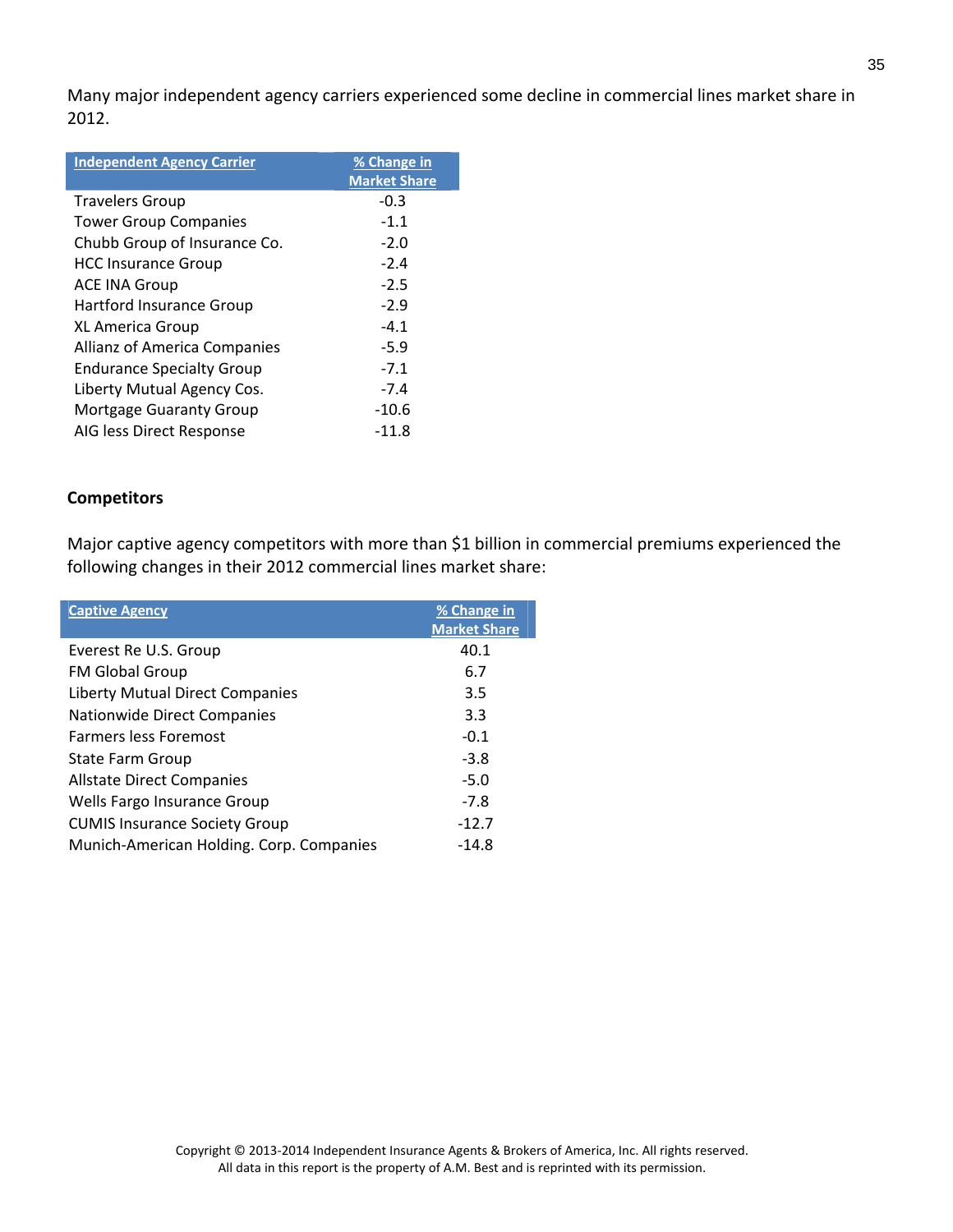Meanwhile, the direct response category continues to be less than 1% of the overall commercial market share, at \$2.2 billion, and once again no direct response carrier has broken the \$1 billion mark in commercial premiums.

As a group, direct writers wrote slightly fewer premiums than in 2009, but several individual firms increased commercial premiums in 2012.

| <b>Major Direct Response</b>        | % Change in<br><b>Market Share</b> |
|-------------------------------------|------------------------------------|
| <b>Government Employees Group</b>   | 7.6                                |
| <b>USAA Group</b>                   | 6.5                                |
| <b>Progressive Direct Companies</b> | 5.2                                |
| <b>Amica Mutual Group</b>           | 2.0                                |
| AIG Direct Response                 | n n                                |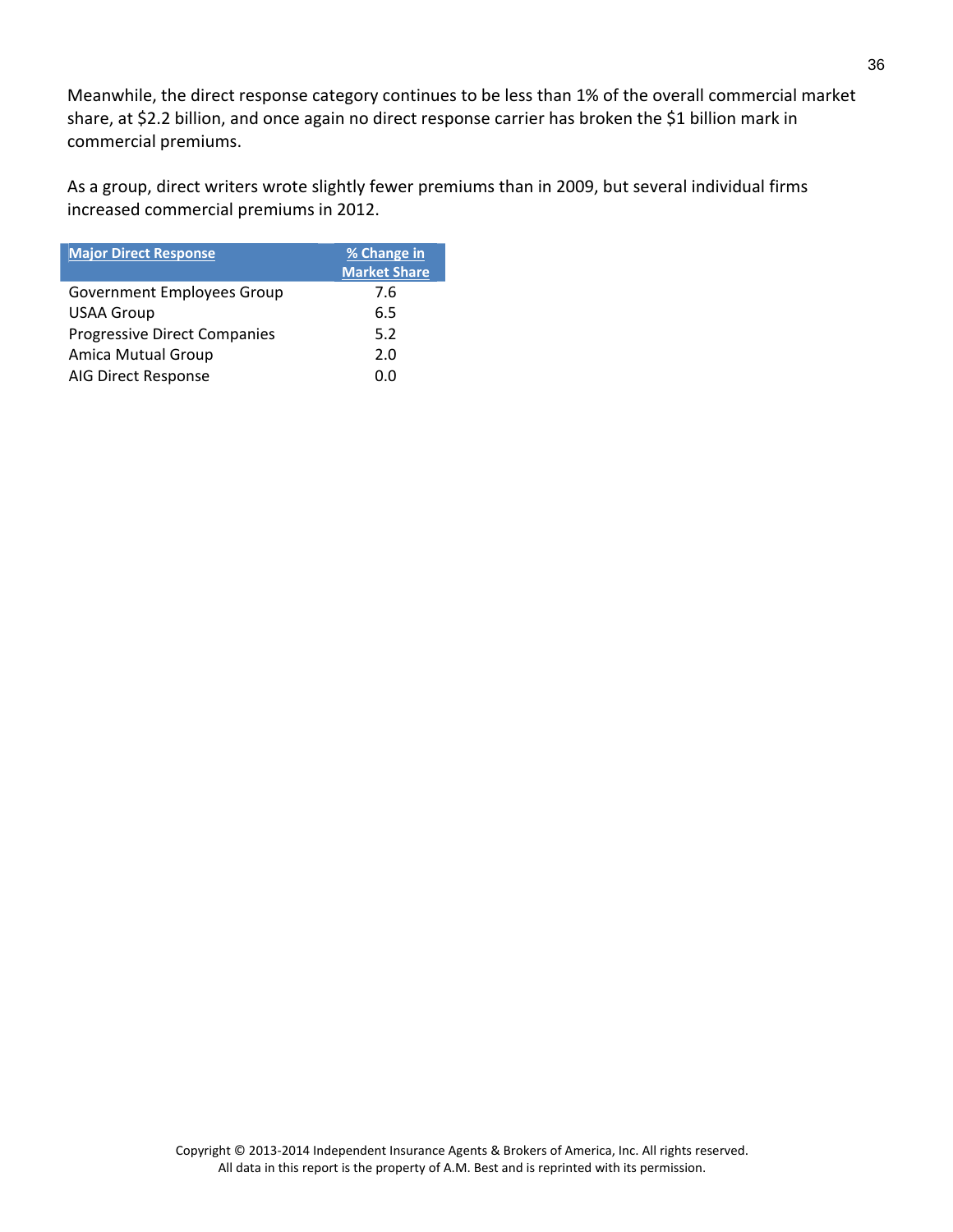### **D. State‐by‐State Market Share Results: Commercial Lines**

In most U.S. states, independent agents and brokers continue to dominate the commercial lines market and generally have retained their market share. Maine, Hawaii and Florida all had between 85% and 90% of the market. After dropping 3 percentage points since 2010, Oregon now has the lowest IA commercial market share, at 62.3%. While it is still near the bottom of the IA share list (62.9%), Delaware has climbed 4 percentage points since 2010, increasing from 58.9% to 62.9%.

In the West, Washington dropped nearly 2 percentage points over two years, down to 73.0%, but Wyoming increased 2 percentage points to 79.3%.

On the Eastern Seaboard, New York climbed 3 percentage points over two years to 82.8%, and the District of Columbia climbed 2.3 points to 83.0%.

The IA channel's commercial lines market share in all the states (plus the District of Columbia) broke down as follows over the last eight years:

| <b>Number of States with IA Share by Range (Commercial Lines)</b> |      |      |      |      |      |      |      |      |
|-------------------------------------------------------------------|------|------|------|------|------|------|------|------|
| <b>Share</b>                                                      | 2005 | 2006 | 2007 | 2008 | 2009 | 2010 | 2011 | 2012 |
| 85-90%                                                            | b    |      |      |      |      |      |      |      |
| 80-85%                                                            | 15   | 19   | 18   | 14   | 16   | 16   | 17   | 16   |
| 75-80%                                                            | 20   | 19   | 18   | 25   | 24   | 23   | 21   | 22   |
| 70-75%                                                            |      |      | 6    |      | 4    |      |      |      |
| 65-70%                                                            |      |      |      |      |      |      |      |      |
| 60-65%                                                            |      |      |      |      |      |      |      |      |
| 55-60%                                                            |      |      |      |      |      |      |      |      |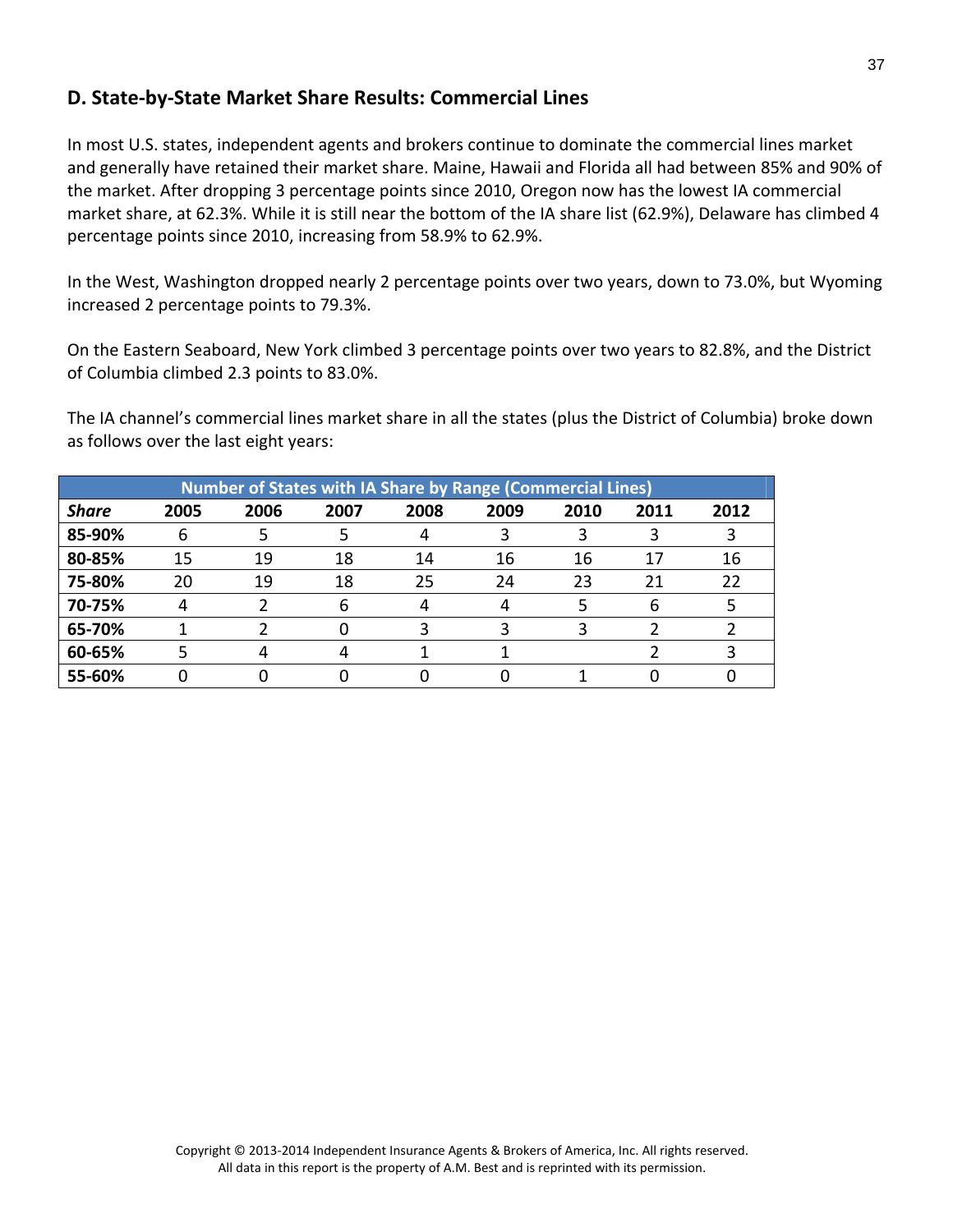

The independent agency carriers' share increased by at least one‐half of 1 percentage point in 19 states, including seven states where the share grew by more than 1%. However, IA share decreased by more than 1 percentage point in seven states, and IA share in Oregon took a hit for another year in a row, dropping now to last place among the 50 states at 62.3% share. In Utah, IAs lost slightly less and slid to 67.4% share.

Redefining the scale unfortunately again this year was Vermont, where IA share has dropped from mid‐80% in 2010 to 66.4% in 2012. A closer examination of the numbers in that state show that while IA production increased modestly, huge increases in captive writer production were recorded, thereby impacting the IA share of the total market by a large percentage.

| States with 5 Largest Gains or Losses in IA Commercial Market Share 2011 to 2012 |                                    |    |                                       |  |  |  |  |
|----------------------------------------------------------------------------------|------------------------------------|----|---------------------------------------|--|--|--|--|
|                                                                                  | Percentage<br><b>Points Gained</b> |    | % Losses in IA<br><b>Market Share</b> |  |  |  |  |
| DE.                                                                              | 2.8                                | OR | $-1.4$                                |  |  |  |  |
| KS                                                                               | 2.7                                | UT | $-1.4$                                |  |  |  |  |
| DC                                                                               | 1.8                                | MO | $-1.6$                                |  |  |  |  |
| GA                                                                               | 1.6                                | WA | $-1.8$                                |  |  |  |  |
| NΥ                                                                               | 1.5                                | VT | $-12.8$                               |  |  |  |  |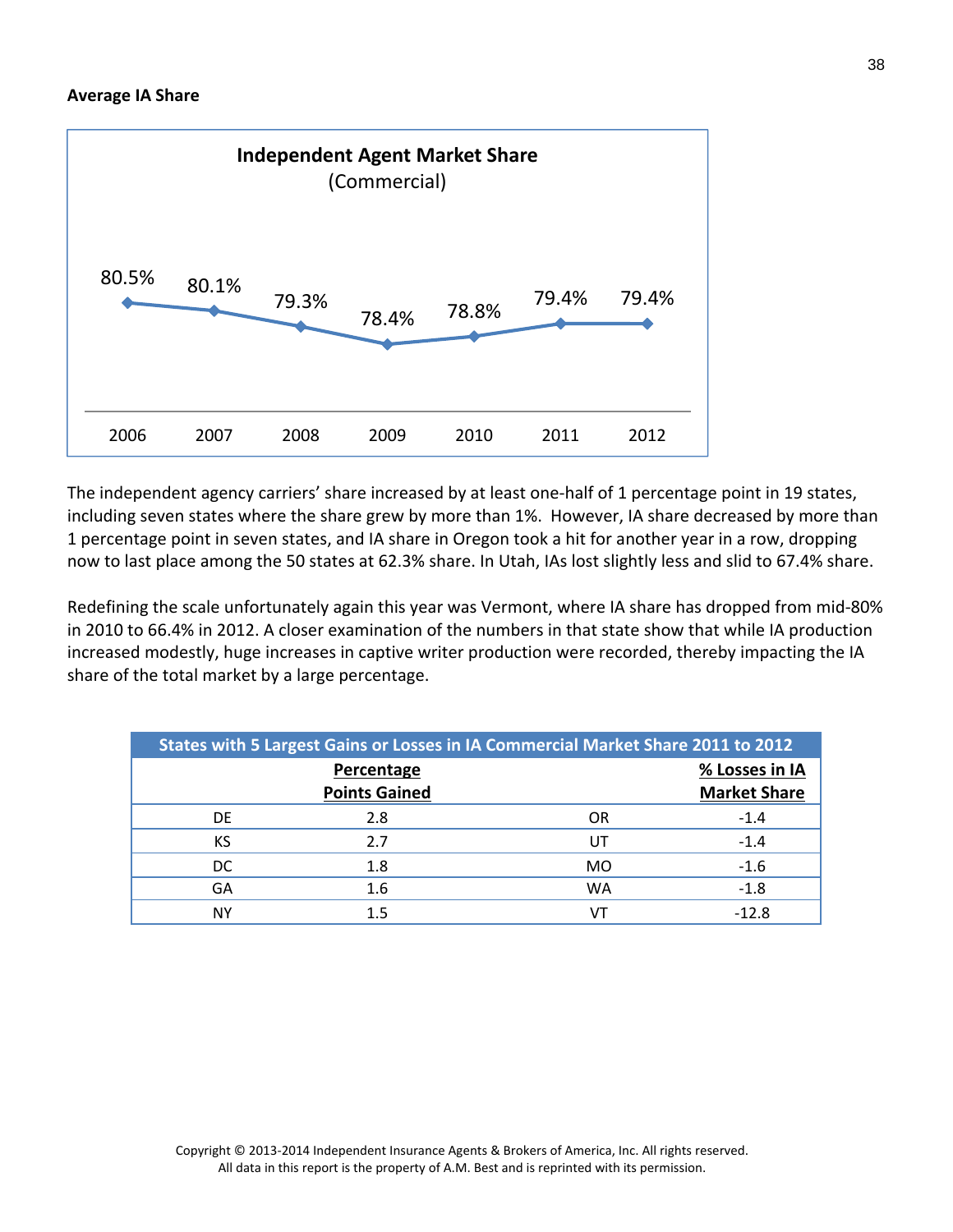# **VI. About the Data**

This report marks the 18th year in which A.M. Best Co. has provided the Independent Insurance Agents & Brokers of America with year‐end industry market share and company expense data for the association to provide an updated assessment of the state of the independent agency system. All data in this report comes from A.M. Best and is printed with its permission. The 2012 calendar‐year figures represent the latest year in which segmented data is available from A.M. Best.

The A.M. Best data offers IIABA the most accurate picture of changes with property‐casualty insurance distribution because it separates captive agency and direct response carriers. In addition, as requested by IIABA, the affiliates of groups leveraging various distribution systems are separated and placed in the appropriate distribution category (wherever the company group uses separate affiliates for this purpose).

#### **Adjusted Numbers**

In the charts in this report, previous-year market share numbers are the most mature numbers compiled by A.M. Best, and they reflect the same affiliate adjustments in order to provide as accurate comparisons as possible. Careful readers of these IIABA market share reports will note some premium and market share data changes; we use the new numbers for prior years from the latest data, which covers 2012. This occurs because carriers report adjustments for prior years, which changes the market share percentages for prior years.

#### **Unreported Data — New for this report**

In some instances, A.M. Best is precluded from reporting firm‐specific data, but the data can be included in either total industry or total channel metrics. As a result, total channel share percentages do not always add to 100% market share.

#### **Two Further Data Changes**

There were a couple of major changes made to the IIABA information in recent years to further enhance the accuracy of the numbers. A.M. Best separated Progressive's direct business from what is written by its agency group. Several company groups from the regional independent agency company category were reallocated to the national independent agency category. A.M. Best requires a company to write in many states and to write multiple lines of business in order to fit into the national agency category. When A.M. Best makes such changes, the changes are made for the prior years as well, in order to produce as accurate comparisons as possible. As a result of these changes, readers should use caution in reaching any broad conclusions as to trends affecting either the national agency company or regional agency company sub‐ segments of the independent agency and broker market.

Some of the groups that were reallocated to the national agency category include: W.R. Berkley Companies, Cincinnati Insurance Company, EMC, Harleysville, HDI U.S. Group, Markel Corporation, Old Republic General Group, Winterthur Swiss Group, and XL America Group. The Progressive agency companies, however, remained in the regional group because of the limited lines of business being written by those companies. A.M. Best moved the following companies from the national agency category to the regional category: Amerisure, Atlantic Mutual and Utica National.